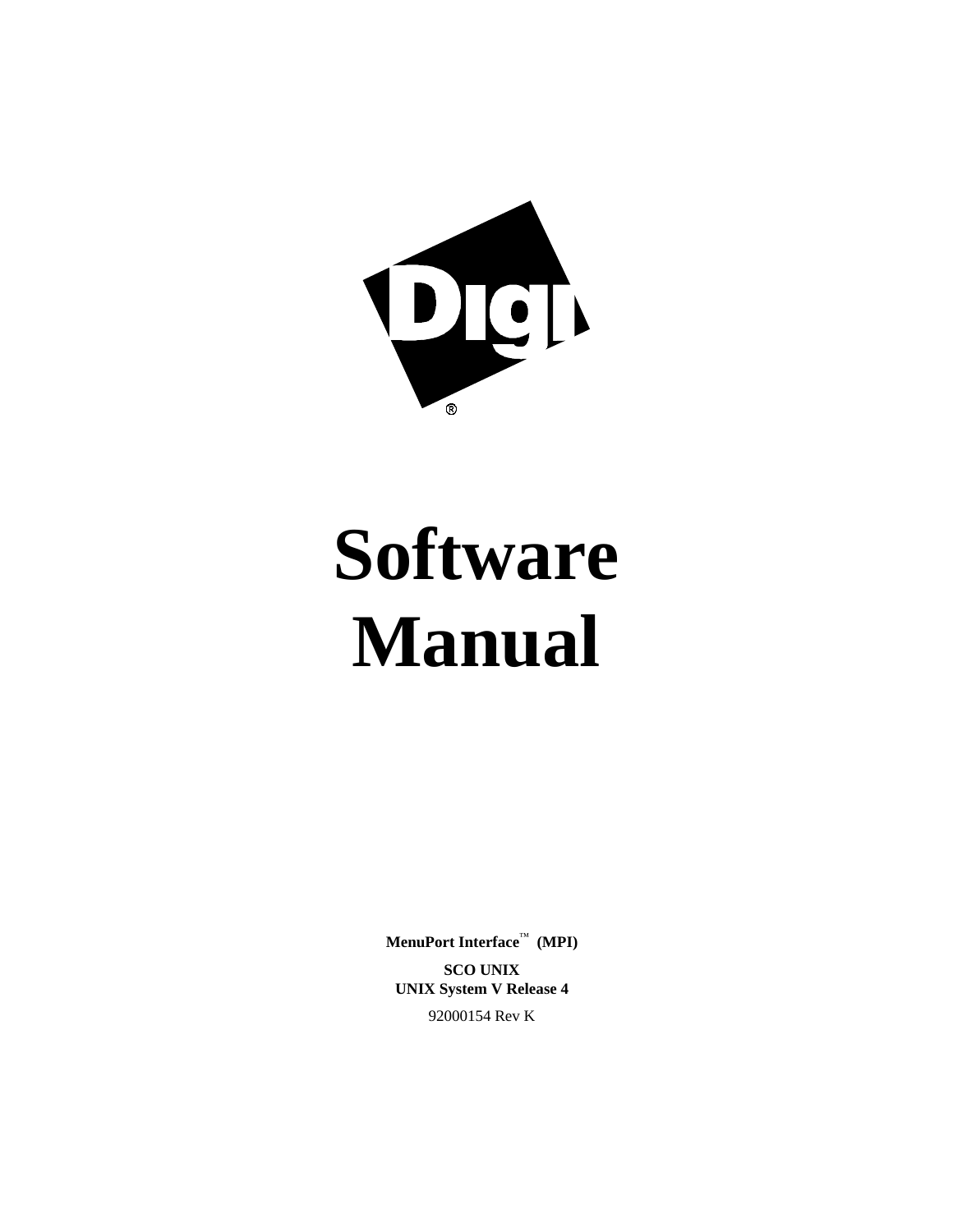AccelePort and the Digi logo **po** are either trademarks or registered trademarks of Digi International Inc. in the United States and/or other countries.

**MenuPort Interface**, **MPI**, **Avanstar**, **Digi Port Authority**, **DPA**, **DigiPRINT**, **DigiSCREEN**, **C/X**, **EPC/X**, **Xem**, **Xr**, **Xr 920** and **Xe** are trademarks of Digi International Inc.

All other brand and product names may be the trademarks of their respective holders.

#### © Digi International Inc. 1995-1997

All Rights Reserved

Information in this document is subject to change without notice and does not represent a commitment on the part of Digi International.

Digi provides this document "as is", without warranty of any kind, either expressed or implied, including, but not limited to, the implied warranties of fitness or merchantability for a particular purpose. Digi may make improvements and/or changes in this manual or in the product(s) and/or the program(s) described in this manual at any time.

This product could include technical inaccuracies or typographical errors. Changes are periodically made to the information herein; these changes may be incorporated in new editions of the publication.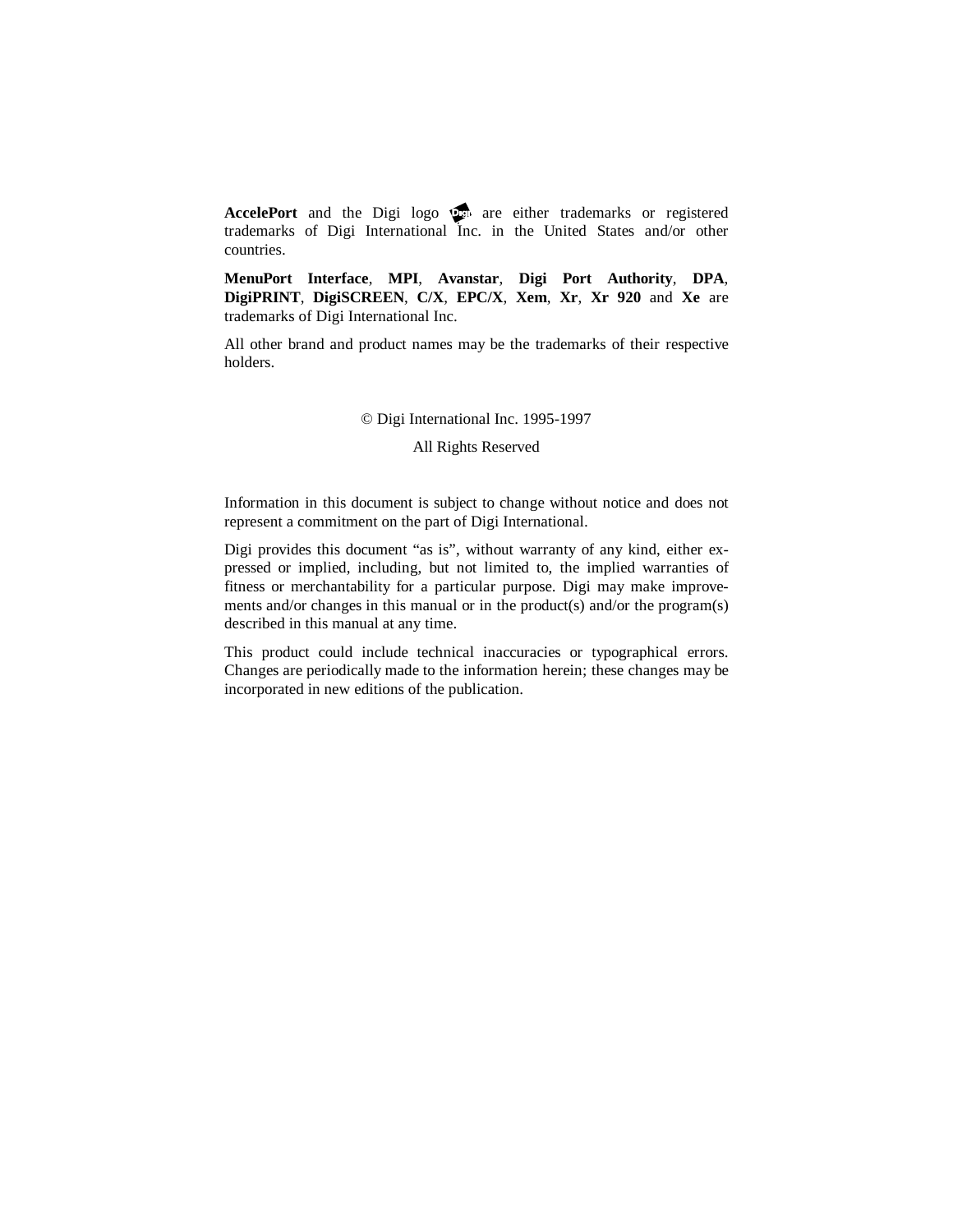# **Table of Contents**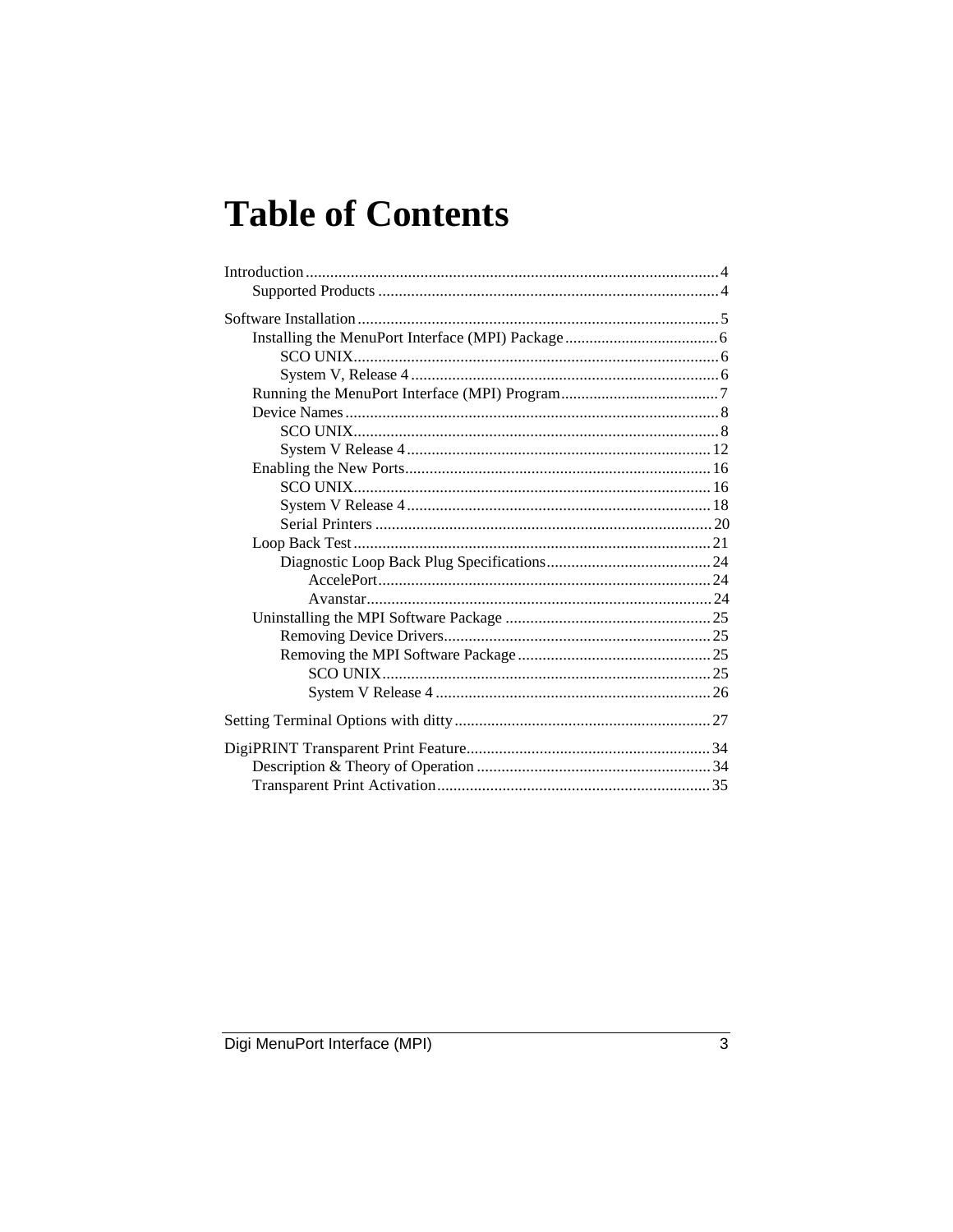# **Introduction**

The Digi device driver software for UNIX is installed by the Digi MenuPort Interface<sup>™</sup> (MPI<sup>™</sup>) package; the software development system is *not* required to create a new kernel. The link kit, however, must be installed.

This manual also contains instructions for the following features:

- **ditty**, a utility program that sets and displays the terminal options for Digi intelligent serial products (page 27)
- $DigitRINT<sup>TM</sup>$  transparent printing (page 34)

In addition to the actual device drivers, the MenuPort Interface package includes Digi Port Authority™ (also called DPA™) a tool for monitoring and testing Digi intelligent products, and DigiSCREEN™, a utility that allows a single physical terminal to be connected to several virtual terminal sessions (*screens*) at one time. Instructions for using Digi Port Authority are provided in help screens; for information on using DigiSCREEN, refer to the man pages **DSCREEN(1)** and **DSINFO(4)** (enter **man dscreen** or **man dsinfo** at a UNIX prompt).

## **Important!**

Be sure to read the *Release Notes* that are included with this software device driver. The *Release Notes* contain information not available at this manual's press time.

## **Supported Products**

The MenuPort Interface package supports the Digi AccelePort Xe, Xr, C/X, EPC/X and Xem families, and Avanstar PCI adapters under System V Release 4 (including SCO UnixWare 1.1 and 2.x, and NCR MPRAS 3.0.x), SCO UNIX 3.2.x and SCO OpenServer 5.0.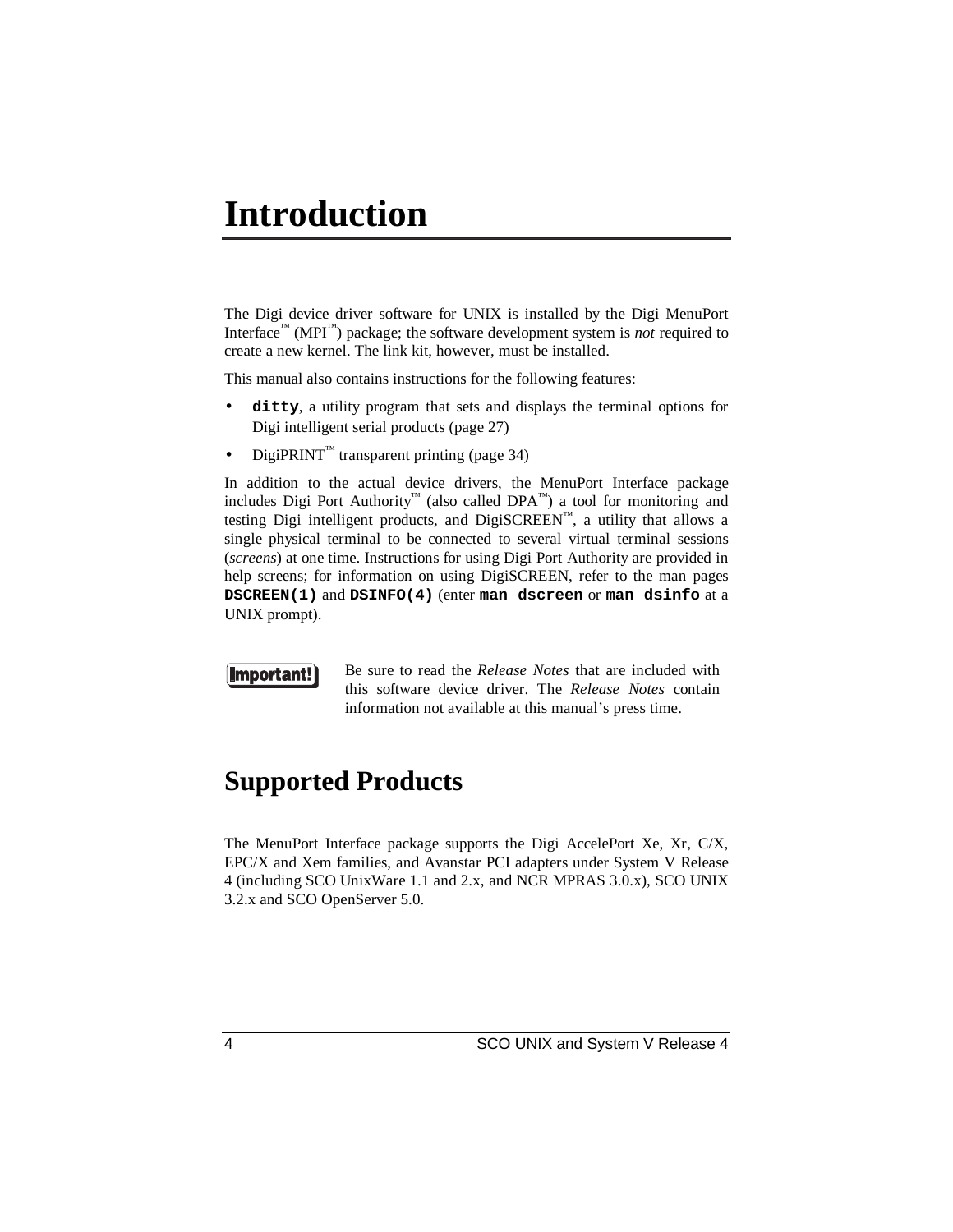# **Software Installation**

Installation of the Digi device drivers is a two-part procedure:

First, the Digi MenuPort Interface (MPI) package is installed onto your hard disk. Second, the MPI package is run and the appropriate device drivers for your system are installed and configured.



Software changes more rapidly than printed documentation can keep up. For this reason, some of the screens or prompts may not appear exactly as shown.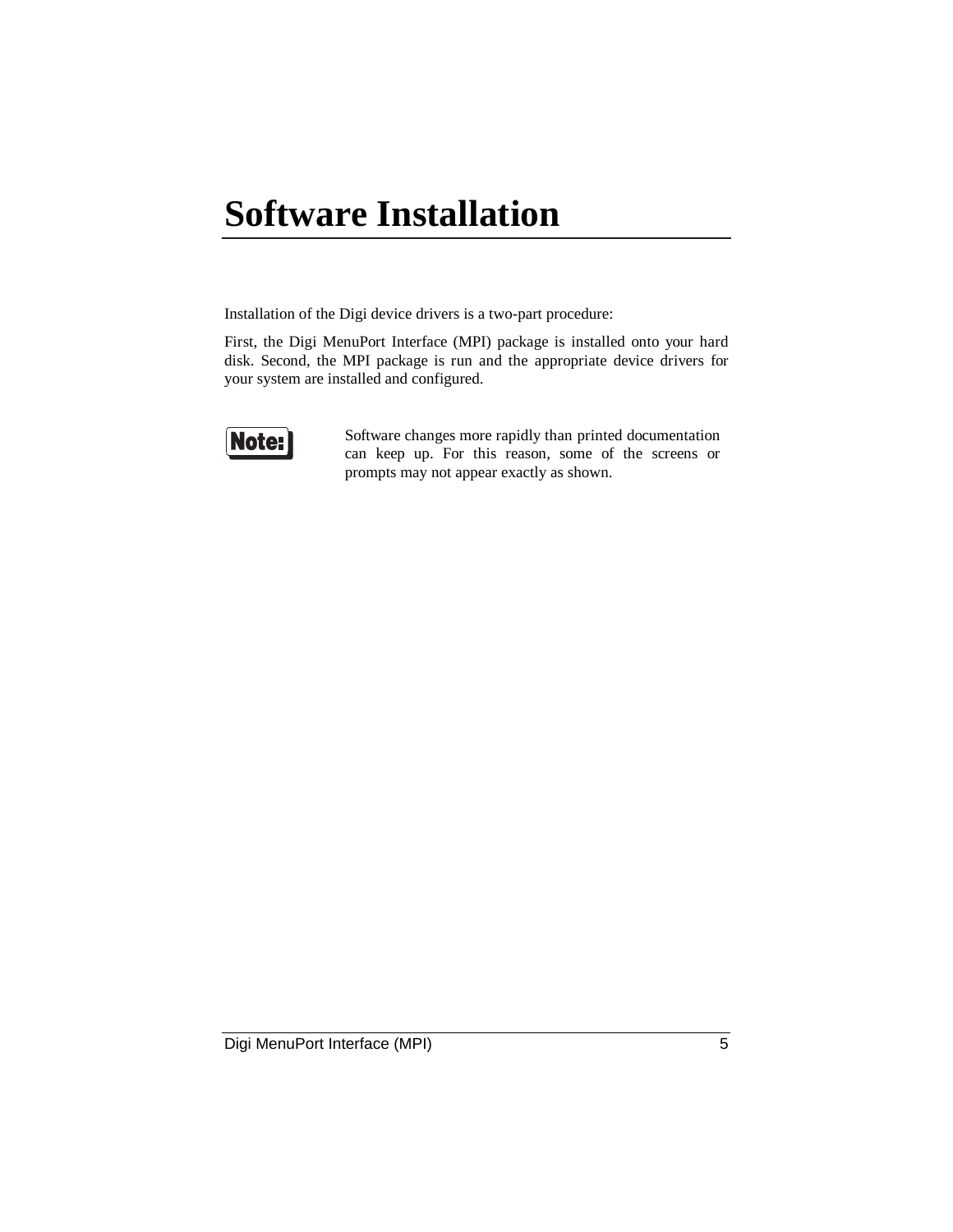# **Installing the MenuPort Interface (MPI) Package**

## **SCO UNIX**

- **1.** Log in as super-user (root).
- **2.** Run **custom**. Select "New Product". Insert the Digi MenuPort Interface device driver diskette when asked to do so.
- **3.** When the MPI installation is complete, quit **custom**.
- **4.** Now skip to page 7 to run the MPI program.

## **System V, Release 4**

- **1.** Log onto the console as super-user (root).
- **2.** To begin the installation, insert the Digi MenuPort Interface device driver diskette into drive A and enter:

**pkgadd -d diskette1**

(If you wish to load the driver package from drive B, substitute "**diskette2**" for "**diskette1**" in the above command.)

Alternatively, you can use the **pkgask** program to create a response file (useful for configuring multiple systems). Enter:

**pkgask -d diskette1 -r** *filename*

where *filename* is the name of the response file. Follow the online help screens for more information on configuring adapters. If you already have a response file from a previous **pkgask** session, you can use it by entering:

**pkgadd -d diskette1 -r** *filename*

MPI will be installed along with the drivers. MPI will not have to be run to configure the adapters.

**3.** Now proceed to page 7 to run the MPI program.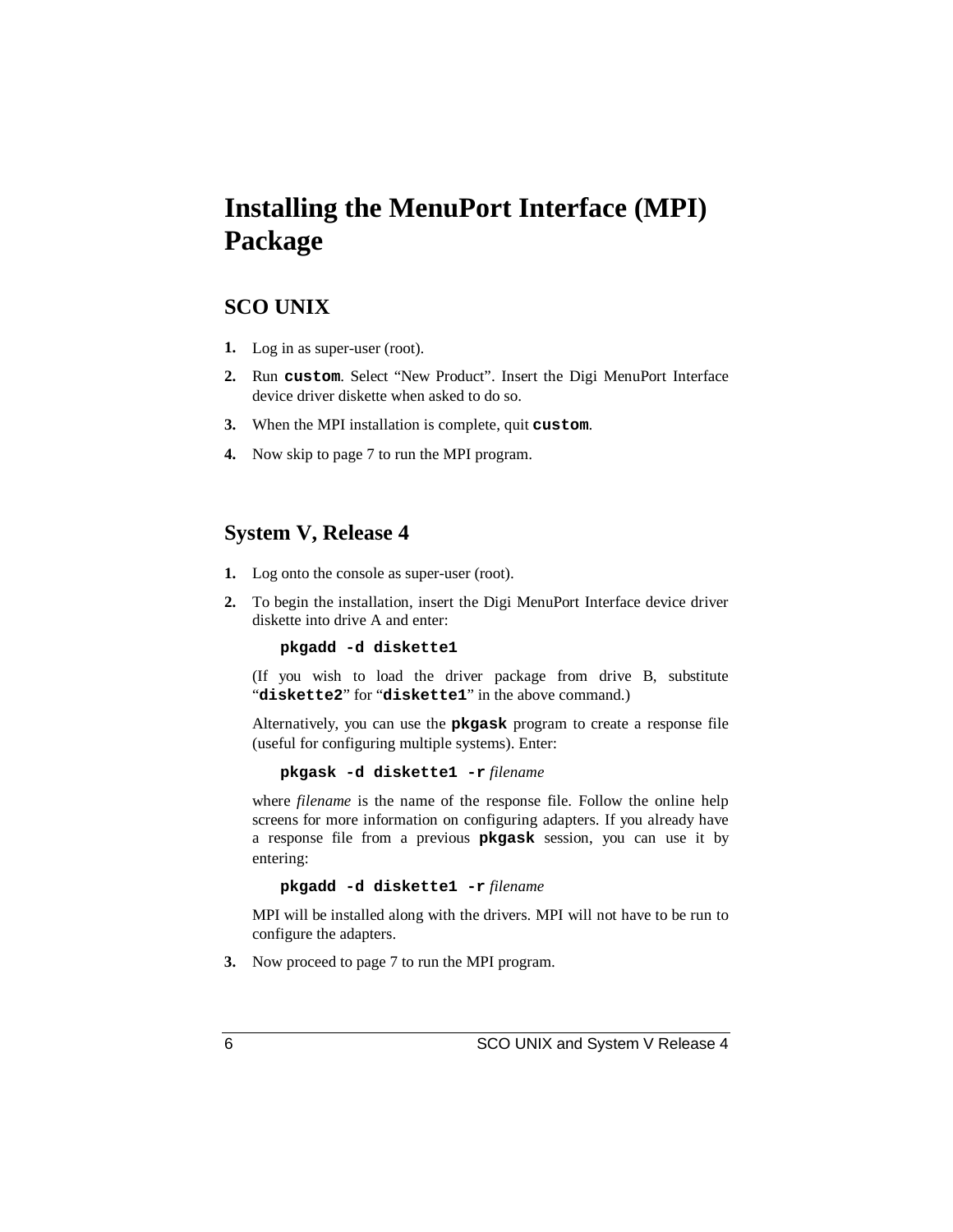# **Running the MenuPort Interface (MPI) Program**

To run the MenuPort Interface program, log in as root and enter:

#### **mpi**

After the restricted rights legend, you will see the Main menu. Items in this menu are:

- **Config**, which lets you install, change and remove device drivers for specific adapters and operating systems.
- **System**, which lets you build a new kernel (SCO only), load and unload drivers (SVR4 only), update installed device drivers and create an image of the kernel.
- **Monitor**, which runs Digi Port Authority (DPA), a software diagnostic tool that allows users to easily monitor the status of the Front End Processor/Operating System (FEP/OS), which runs on all Digi intelligent serial port adapters. The DPA software also shows the status of the individual ports. With DPA, system managers can tell instantly if an adapter is no longer working, if its performance level decreases, of if a port is non-functional, enabling them to work more productively and solve system errors more quickly. DPA also provides a loop back test to confirm that the adapter can transmit and receive data.
- **Port Configuration**, which provides an easy way to set up all Digi ports in your system without having to be an expert in UNIX system administration commands.
- Notes, which displays the release notes for the supported device drivers.

# Note:

MPI features context sensitive help screens; press <F1> at any time for an explanation of the currently displayed information and choices.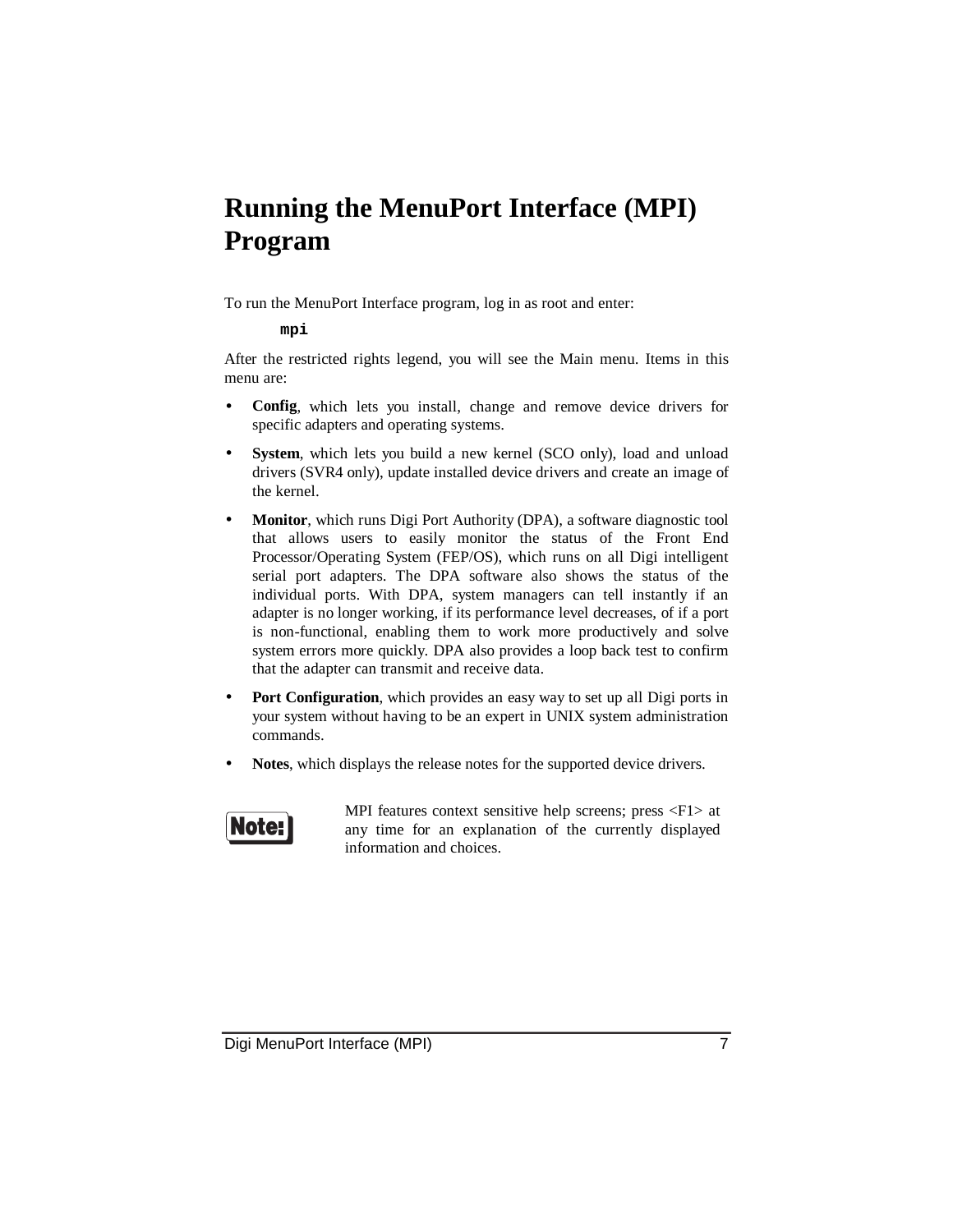# **Device Names**

## **SCO UNIX**

| <b>AccelePort Xe Family Adapters</b>                                                                                                                                                                |                                                                                                                                                                                                                                                           |  |
|-----------------------------------------------------------------------------------------------------------------------------------------------------------------------------------------------------|-----------------------------------------------------------------------------------------------------------------------------------------------------------------------------------------------------------------------------------------------------------|--|
|                                                                                                                                                                                                     | Format used for port names:                                                                                                                                                                                                                               |  |
|                                                                                                                                                                                                     | $/\text{dev/ttyi}$ bp, $/\text{dev/priv}$                                                                                                                                                                                                                 |  |
| ttyi                                                                                                                                                                                                | Base name.                                                                                                                                                                                                                                                |  |
| pri                                                                                                                                                                                                 | Base name for DigiPRINT transparent printing (see page 34).                                                                                                                                                                                               |  |
| b                                                                                                                                                                                                   | Adapter number $(1-4)$ .                                                                                                                                                                                                                                  |  |
| $\boldsymbol{p}$                                                                                                                                                                                    | Port identifier:<br>$a-p$ (lower case) are used for non modem control ports. These<br>ports do not require DCD (Data Carrier Detect) to be asserted<br>before they can transmit data. Primarily used with directly con-<br>nected terminals and printers. |  |
|                                                                                                                                                                                                     | A-P (upper case) are used for modem control ports. These ports<br>require DCD (Data Carrier Detect) to be asserted before they<br>can transmit data. Primarily used with modems.                                                                          |  |
| For example, Port 4 of Adapter 2 will be /dev/ttyi2d. The same port<br>with modem control enabled would be named /dev/ttyi2D. The<br>corresponding DigiPRINT devices are /dev/pri2d and /dev/pri2D. |                                                                                                                                                                                                                                                           |  |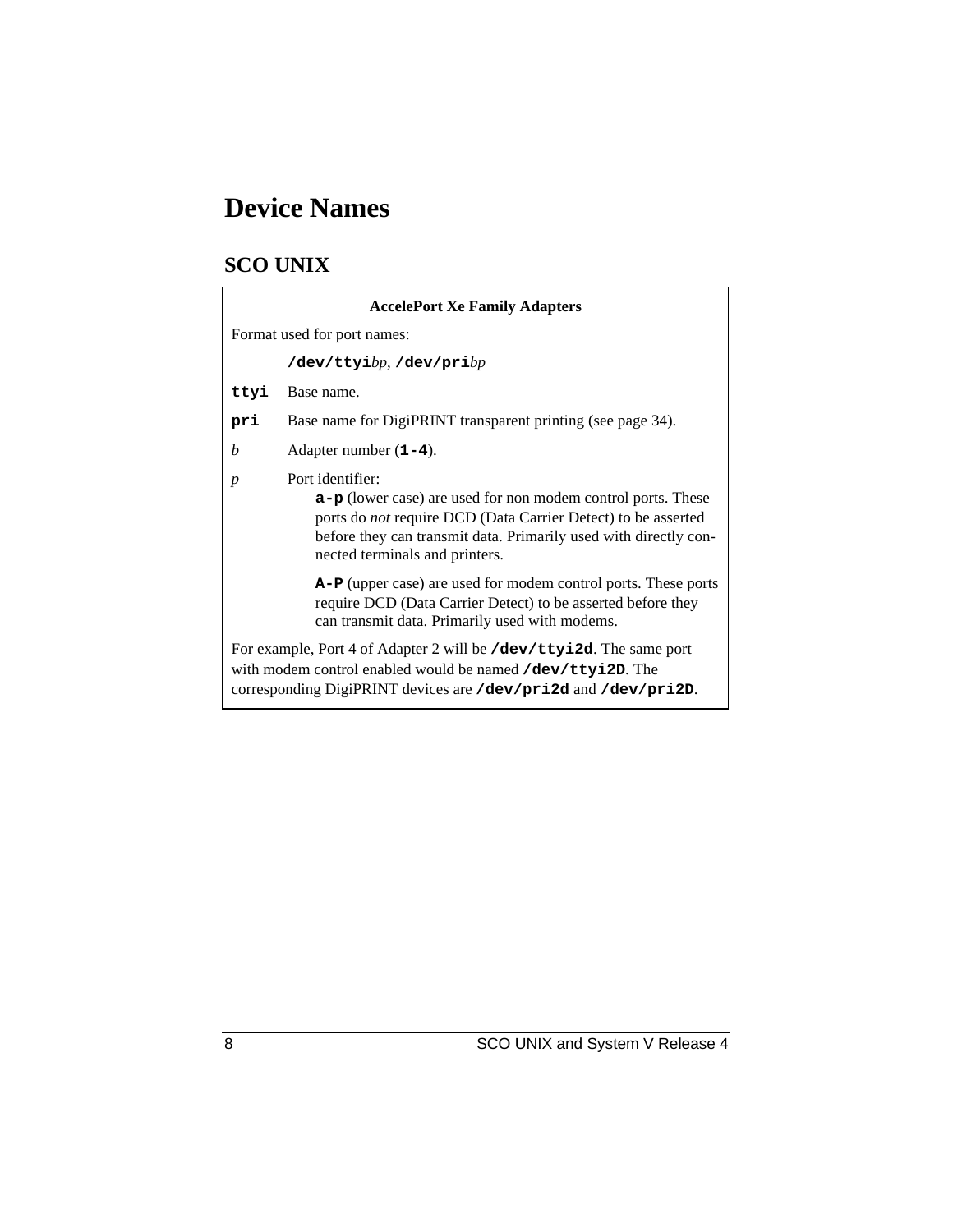## **SCO UNIX (continued)**

 $\blacksquare$ 

| <b>AccelePort Xr Family Adapters</b>                                                                                                                                                       |                                                                                                                                                                                                                                                         |  |
|--------------------------------------------------------------------------------------------------------------------------------------------------------------------------------------------|---------------------------------------------------------------------------------------------------------------------------------------------------------------------------------------------------------------------------------------------------------|--|
|                                                                                                                                                                                            | Format used for port names:                                                                                                                                                                                                                             |  |
|                                                                                                                                                                                            | $/\text{dev/ttyrb}p$ , $/\text{dev/prr}bp$                                                                                                                                                                                                              |  |
| ttyr                                                                                                                                                                                       | Base name.                                                                                                                                                                                                                                              |  |
| prr                                                                                                                                                                                        | Base name for DigiPRINT transparent printing (see page 34).                                                                                                                                                                                             |  |
| b                                                                                                                                                                                          | Adapter number $(1-4)$ .                                                                                                                                                                                                                                |  |
| $\boldsymbol{p}$                                                                                                                                                                           | Port identifier:<br>$a-p$ (lower case) are used for non modem control ports. These<br>ports do not require DCD (Data Carrier Detect) to be asserted<br>before they can transmit data. Primarily used with directly<br>connected terminals and printers. |  |
|                                                                                                                                                                                            | A-P (upper case) are used for modem control ports. These ports<br>require DCD (Data Carrier Detect) to be asserted before they<br>can transmit data. Primarily used with modems.                                                                        |  |
| For example, Port 4 of Adapter 2 will be /dev/ttyr2d. The same port<br>with modem control enabled would be named $\det$ $\det$<br>ponding DigiPRINT devices are /dev/prr2d and /dev/prr2D. |                                                                                                                                                                                                                                                         |  |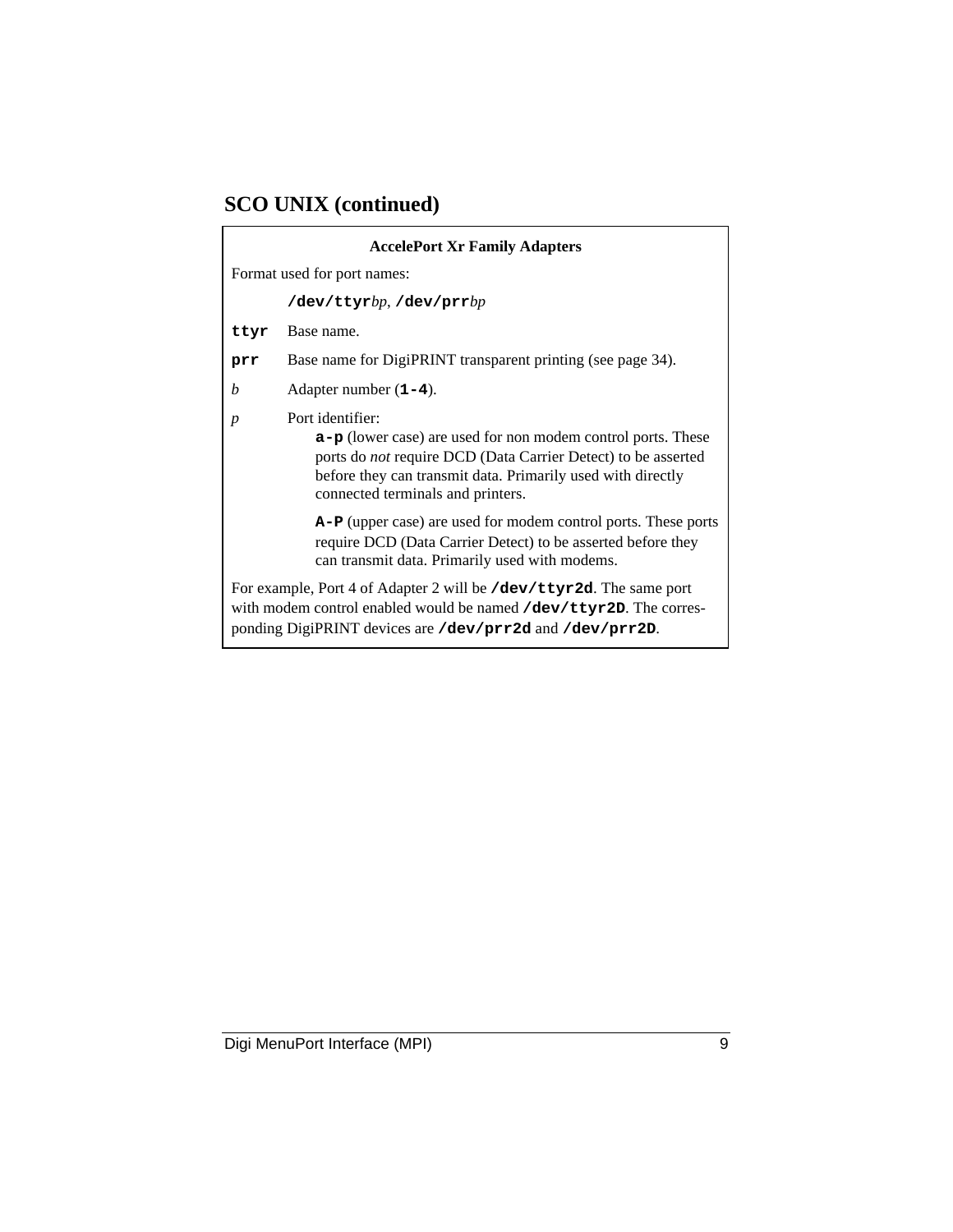# **SCO UNIX (continued)**

 $\mathsf{r}$ 

| <b>AccelePort C/X, EPC/X and Xem Systems</b>                                                                                                                                                                                  |                                                                                                                                                                                                                                                                                                                          |  |  |
|-------------------------------------------------------------------------------------------------------------------------------------------------------------------------------------------------------------------------------|--------------------------------------------------------------------------------------------------------------------------------------------------------------------------------------------------------------------------------------------------------------------------------------------------------------------------|--|--|
|                                                                                                                                                                                                                               | Format used for port names:                                                                                                                                                                                                                                                                                              |  |  |
|                                                                                                                                                                                                                               | $/\text{dev}/\text{tty}$ cp, $/\text{dev}/\text{pr}$ cp                                                                                                                                                                                                                                                                  |  |  |
| tty                                                                                                                                                                                                                           | Base name.                                                                                                                                                                                                                                                                                                               |  |  |
| pr                                                                                                                                                                                                                            | Base name for DigiPRINT transparent printing (see page 34).                                                                                                                                                                                                                                                              |  |  |
| $\mathcal{C}$                                                                                                                                                                                                                 | Concentrator or EBI module letter ID:<br><b>a-z</b> (lower case) are used for non modem control ports. These<br>ports do not require DCD (Data Carrier Detect) to be asserted<br>before they can transmit data. Primarily used with directly<br>connected terminals and printers.                                        |  |  |
|                                                                                                                                                                                                                               | A-Z (upper case) are used for modem control ports. These ports<br>require DCD (Data Carrier Detect) to be asserted before they<br>can transmit data. Primarily used with modems.                                                                                                                                         |  |  |
| p                                                                                                                                                                                                                             | Port number on the individual concentrator or EBI module (01-<br>64). Systems with a large number of ports may have to use some<br>concentrator/EBI ID numbers more than once. When this occurs,<br>the first module to use an ID will be assigned port numbers 01-16;<br>the second module will be assigned 17-32, etc. |  |  |
| For example, Port 4 on concentrator or PORTS module "b" will be<br>/dev/ttyb04. The same port with modem control enabled would be<br>named /dev/ttyB04. The corresponding DigiPRINT devices are<br>/dev/prb04 and /dev/prB04. |                                                                                                                                                                                                                                                                                                                          |  |  |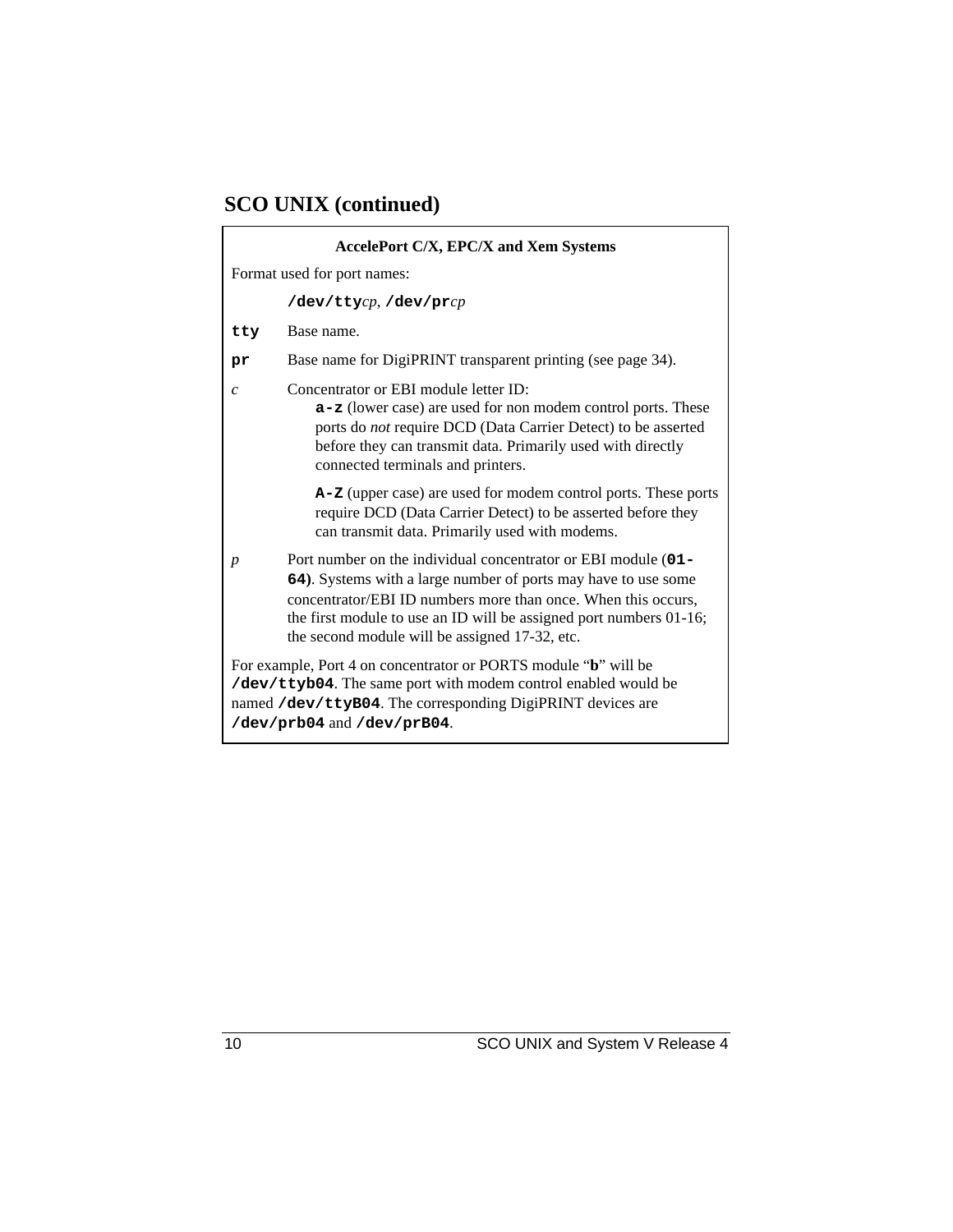# **SCO UNIX (continued)**

|                                                                                                                                                                                                                               | <b>Avanstar PCI Adapter</b>                                                                                                                                                                                                                                                                            |
|-------------------------------------------------------------------------------------------------------------------------------------------------------------------------------------------------------------------------------|--------------------------------------------------------------------------------------------------------------------------------------------------------------------------------------------------------------------------------------------------------------------------------------------------------|
|                                                                                                                                                                                                                               | Format used for port names:                                                                                                                                                                                                                                                                            |
|                                                                                                                                                                                                                               | /dev/ttytbp, /dev/ttptbp                                                                                                                                                                                                                                                                               |
| tty                                                                                                                                                                                                                           | Base name.                                                                                                                                                                                                                                                                                             |
| ttp                                                                                                                                                                                                                           | Base name for DigiPRINT transparent printing (see page 34).                                                                                                                                                                                                                                            |
| t                                                                                                                                                                                                                             | Type of port $(a \text{ or } a)$ . Indicates whether port is a "standard" $(a)$ or<br>"modem control" (A) port.                                                                                                                                                                                        |
|                                                                                                                                                                                                                               | Standard (non modem control) ports do not require DCD (Data<br>Carrier Detect) to be asserted before they can transmit data.<br>Primarily used with directly connected terminals and printers.                                                                                                         |
|                                                                                                                                                                                                                               | Modem ports require DCD (Data Carrier Detect) to be asserted<br>before they can transmit data. Primarily used with modems.                                                                                                                                                                             |
| b                                                                                                                                                                                                                             | Adapter number:<br>$00 =$ adapter 1<br>$01 =$ adapter 2<br>$02$ = adapter 3<br>$03$ = adapter 4                                                                                                                                                                                                        |
| $\boldsymbol{p}$                                                                                                                                                                                                              | Port identifier:<br><b>0</b> = port 1 $4$ = port 5 $8$ = port 9 $c$ = port 13<br>$9 = port 10$<br>$d = port 14$<br>$1 = port 2$ $5 = port 6$<br>$e = port 15$<br><b>2</b> = port 3 <b>6</b> = port 7<br>$a = port 11$<br>$3 =$ port 4<br>$7 =$ port 8<br>$\mathbf{b} =$ port 12 $\mathbf{f} =$ port 16 |
|                                                                                                                                                                                                                               | NOTE: Ports 9 through 16 apply to 16-port adapters only.                                                                                                                                                                                                                                               |
| For example, standard tty Port 4 of Adapter 2 would be /dev/ttya13. The<br>same port with modem control enabled would be named /dev/ttyA13.<br>The corresponding DigiPRINT devices would be /dev/ttypa13 and<br>/dev/ttypA13. |                                                                                                                                                                                                                                                                                                        |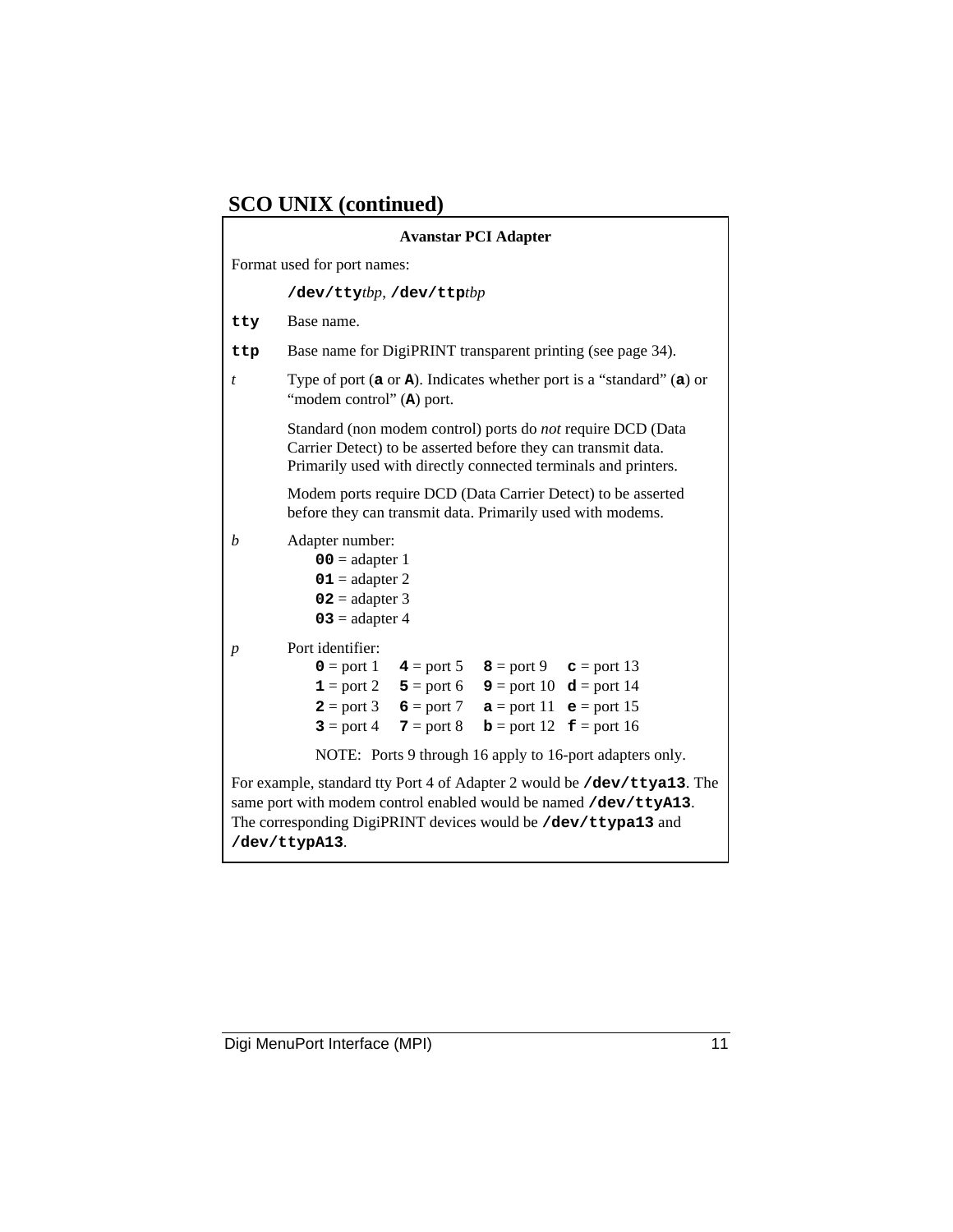# **System V Release 4**

|                                                                                                                                                                                                    | <b>AccelePort Xe Family Adapters</b>                                                                                                                                                                                                                                                                                    |  |
|----------------------------------------------------------------------------------------------------------------------------------------------------------------------------------------------------|-------------------------------------------------------------------------------------------------------------------------------------------------------------------------------------------------------------------------------------------------------------------------------------------------------------------------|--|
|                                                                                                                                                                                                    | Format used for port names:                                                                                                                                                                                                                                                                                             |  |
|                                                                                                                                                                                                    | $/\text{dev/term/}ibp$ , $/\text{dev/print}bp$                                                                                                                                                                                                                                                                          |  |
| i                                                                                                                                                                                                  | Base name.                                                                                                                                                                                                                                                                                                              |  |
| pri                                                                                                                                                                                                | Base name for DigiPRINT transparent printing (see page 34).                                                                                                                                                                                                                                                             |  |
| b                                                                                                                                                                                                  | Adapter number $(1-4)$ .                                                                                                                                                                                                                                                                                                |  |
| $\boldsymbol{p}$                                                                                                                                                                                   | Port identifier:<br>$a-p$ (lower case) are used for non modem control ports. These<br>ports do not require DCD (Data Carrier Detect) to be asserted<br>before they can transmit data. Primarily used with directly<br>connected terminals and printers.                                                                 |  |
|                                                                                                                                                                                                    | A-P (upper case) are used for modem control ports. These ports<br>require DCD (Data Carrier Detect) to be asserted before they<br>can transmit data, and software flow control (see stty<br>rtsxoff and stty ctsxon, in your System V Release 4<br>documentation) is enabled by default. Primarily used with<br>modems. |  |
| For example, Port 4 of Adapter 2 will be /dev/term/i2d. The same port<br>with modem control enabled would be named $\det$ $\det$<br>corresponding DigiPRINT devices are /dev/pri2d and /dev/pri2D. |                                                                                                                                                                                                                                                                                                                         |  |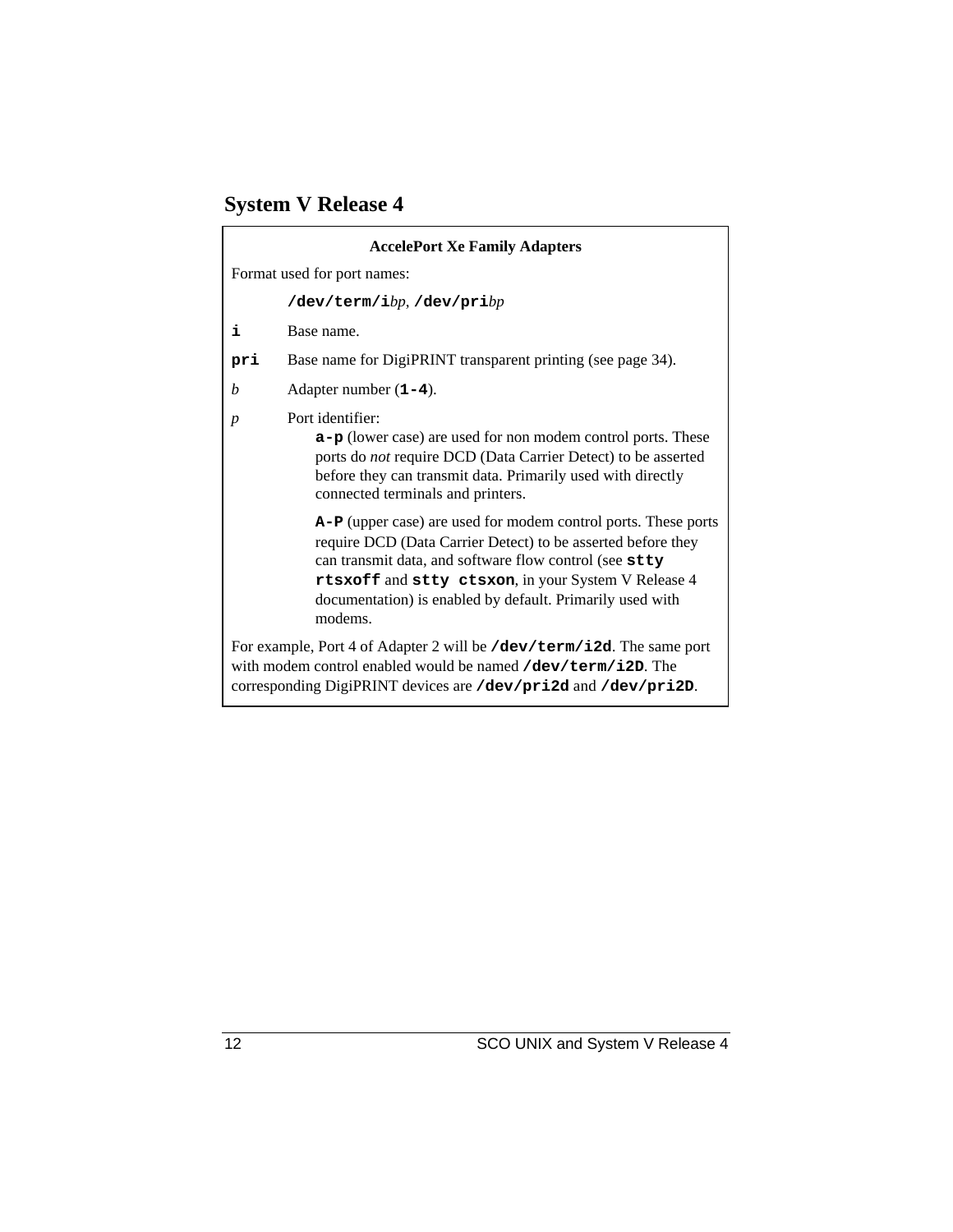# **System V Release 4 (continued)**

 $\mathsf{r}$ 

| <b>AccelePort Xr Family Adapters</b> |                                                                                                                                                                                                                                                                                                                         |  |  |
|--------------------------------------|-------------------------------------------------------------------------------------------------------------------------------------------------------------------------------------------------------------------------------------------------------------------------------------------------------------------------|--|--|
|                                      | Format used for port names:                                                                                                                                                                                                                                                                                             |  |  |
|                                      | $/\texttt{dev/term/rb}p$ , $/\texttt{dev/prrb}p$                                                                                                                                                                                                                                                                        |  |  |
| r                                    | Base name.                                                                                                                                                                                                                                                                                                              |  |  |
| prr                                  | Base name for DigiPRINT transparent printing (see page 34).<br>Transparent printer devices are placed in /dev.                                                                                                                                                                                                          |  |  |
| b                                    | Adapter number $(1-4)$ .                                                                                                                                                                                                                                                                                                |  |  |
| $\boldsymbol{p}$                     | Port identifier:<br>a-p (lower case) are used for non modem control ports. These<br>ports do not require DCD (Data Carrier Detect) to be asserted<br>before they can transmit data. Primarily used with directly<br>connected terminals and printers.                                                                   |  |  |
|                                      | A-P (upper case) are used for modem control ports. These ports<br>require DCD (Data Carrier Detect) to be asserted before they<br>can transmit data, and software flow control (see stty<br>rtsxoff and stty ctsxon, in your System V Release 4<br>documentation) is enabled by default. Primarily used with<br>modems. |  |  |
|                                      | For example, Port 4 of Adapter 2 will be /dev/term/r2d. The same port<br>with modem control enabled would be named /dev/term/r2D. The<br>corresponding DigiPRINT devices are /dev/prr2d and /dev/prr2D.                                                                                                                 |  |  |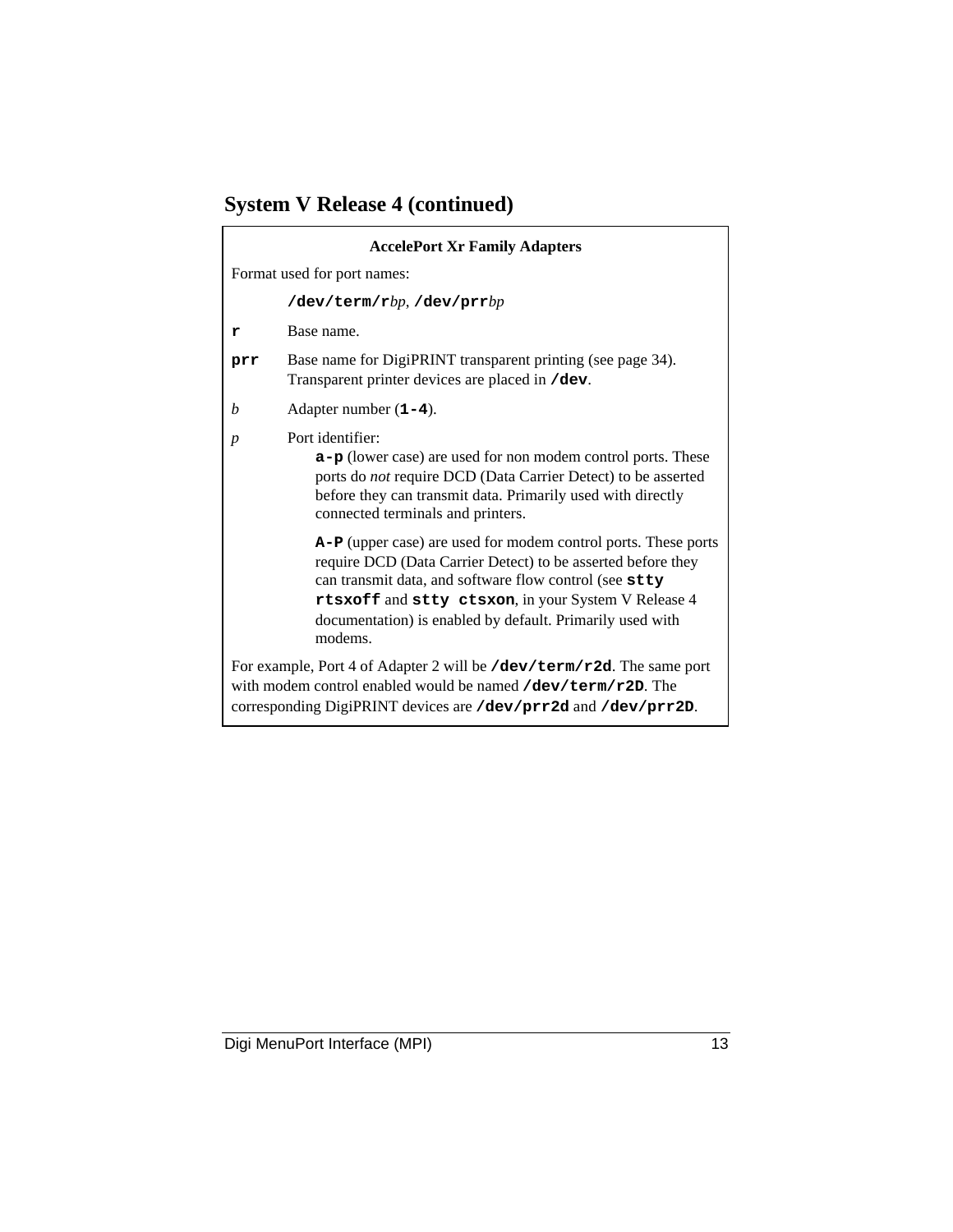# **System V Release 4 (continued)**

|                             | <b>AccelePort C/X, EPC/X and Xem Systems</b>                                                                                                                                                                                                                                                                             |  |
|-----------------------------|--------------------------------------------------------------------------------------------------------------------------------------------------------------------------------------------------------------------------------------------------------------------------------------------------------------------------|--|
| Format used for port names: |                                                                                                                                                                                                                                                                                                                          |  |
|                             | /dev/term/cpt, /dev/prcpt                                                                                                                                                                                                                                                                                                |  |
| /dev/term/                  | Directory path for tty devices.                                                                                                                                                                                                                                                                                          |  |
| pr                          | Base name for DigiPRINT transparent printing (see page 34).<br>Transparent printer devices are placed in /dev.                                                                                                                                                                                                           |  |
| $\boldsymbol{c}$            | Concentrator or EBI module letter ID Legal letters are $a-z$ .                                                                                                                                                                                                                                                           |  |
| $\boldsymbol{p}$            | Port number on the individual concentrator or EBI module (01-<br>64). Systems with a large number of ports may have to use some<br>concentrator/EBI ID numbers more than once. When this occurs,<br>the first module to use an ID will be assigned port numbers 01-16;<br>the second module will be assigned 17-32, etc. |  |
| t                           | Type of port $(s \text{ or } m)$ . Indicates whether port is a "standard" $(s)$ or<br>"modem control" (m) port.                                                                                                                                                                                                          |  |
|                             | Standard (non modem control) ports do not require DCD (Data<br>Carrier Detect) to be asserted before they can transmit data.<br>Primarily used with directly connected terminals and printers.                                                                                                                           |  |
|                             | Modem ports require DCD (Data Carrier Detect) to be asserted<br>before they can transmit data, and software flow control (see stty<br>rtsxoff and stty ctsxon, in your System V Release 4<br>documentation) is enabled by default. Primarily used with modems.                                                           |  |
|                             | For example, standard tty port 4 on concentrator or EBI module "b" will be<br>/dev/term/b04s. The same port with modem control enabled would be<br>named /dev/term/b04m. The corresponding DigiPRINT devices are<br>/dev/prb04s and /dev/prb04m.                                                                         |  |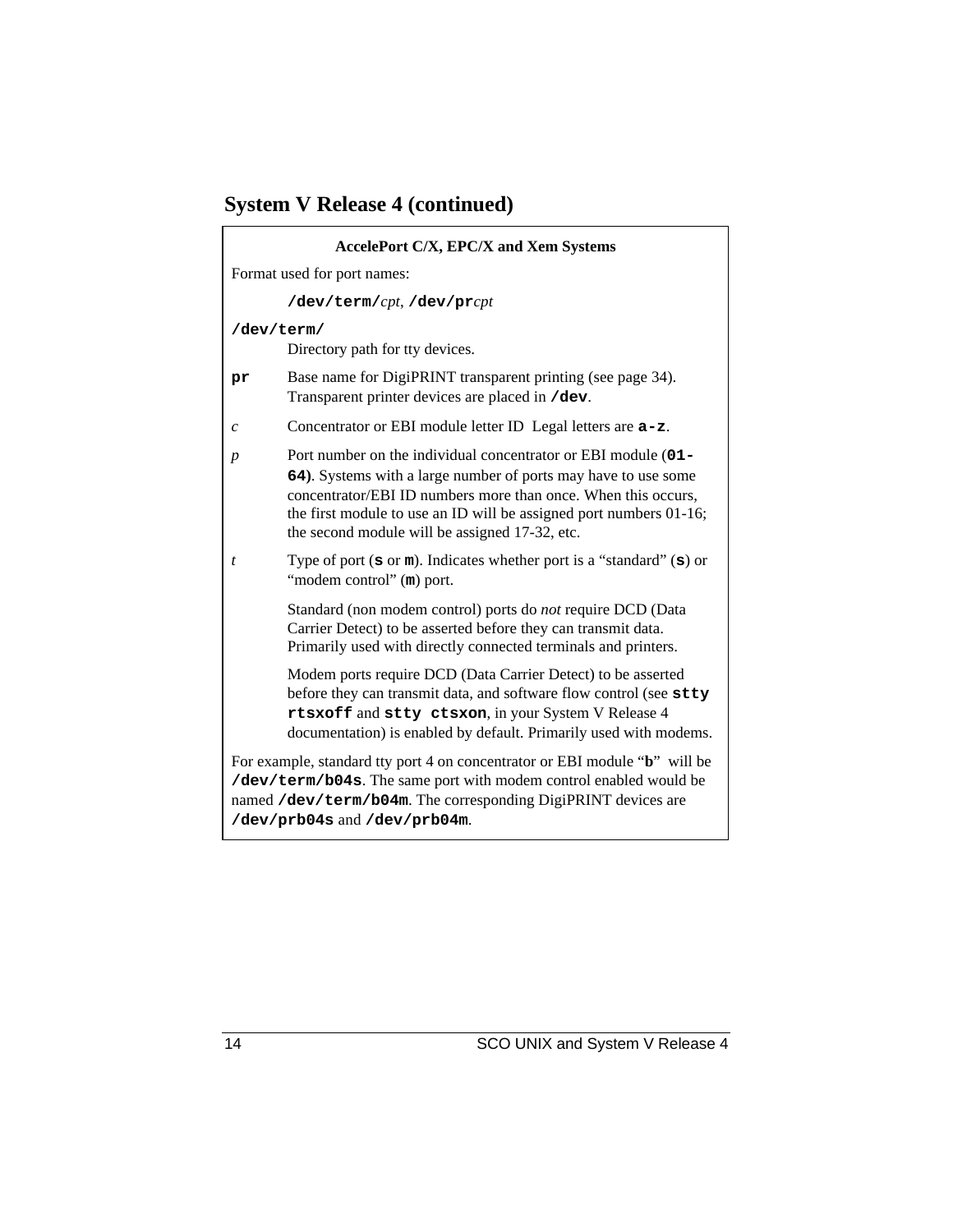|  |  |  | <b>System V Release 4 (continued)</b> |
|--|--|--|---------------------------------------|
|--|--|--|---------------------------------------|

| <b>Avanstar PCI Adapter</b>                                                                                                                                                                                            |                                                                                                                                                                                                                                                                                                                                                                                        |  |  |
|------------------------------------------------------------------------------------------------------------------------------------------------------------------------------------------------------------------------|----------------------------------------------------------------------------------------------------------------------------------------------------------------------------------------------------------------------------------------------------------------------------------------------------------------------------------------------------------------------------------------|--|--|
|                                                                                                                                                                                                                        | Format used for port names:                                                                                                                                                                                                                                                                                                                                                            |  |  |
|                                                                                                                                                                                                                        | /dev/term/abpt, /dev/prabpt                                                                                                                                                                                                                                                                                                                                                            |  |  |
| а                                                                                                                                                                                                                      | Base name.                                                                                                                                                                                                                                                                                                                                                                             |  |  |
| pra                                                                                                                                                                                                                    | Base name for DigiPRINT transparent printing (see page 34).<br>Transparent printer devices are placed in /dev.                                                                                                                                                                                                                                                                         |  |  |
| b                                                                                                                                                                                                                      | Adapter number:<br>$00 = \text{adapter } 1$<br>$01 =$ adapter 2<br>$02 =$ adapter 3<br>$03$ = adapter 4                                                                                                                                                                                                                                                                                |  |  |
| p                                                                                                                                                                                                                      | Port identifier:<br>$0 = port 1$<br>$8 = port 9$<br>$4 =$ port 5<br>$\mathbf{c}$ = port 13<br>$5 =$ port 6<br><b>9</b> = port 10 $d =$ port 14<br>$\mathbf{1} =$ port 2<br>$6 = port 7$<br>$2 = port 3$<br>$a = port 11$ $e = port 15$<br>$3 =$ port 4<br>$7 = port 8$<br>$\mathbf{f}$ = port 16<br>$\mathbf{b} =$ port 12<br>NOTE: Ports 9 through 16 apply to 16-port adapters only. |  |  |
| t                                                                                                                                                                                                                      | Type of port $(s \text{ or } m)$ . Indicates whether port is a "standard" $(s)$ or<br>"modem control" (m) port.                                                                                                                                                                                                                                                                        |  |  |
|                                                                                                                                                                                                                        | Standard (non modem control) ports do not require DCD (Data<br>Carrier Detect) to be asserted before they can transmit data. Primarily<br>used with directly connected terminals and printers.                                                                                                                                                                                         |  |  |
|                                                                                                                                                                                                                        | Modem ports require DCD (Data Carrier Detect) to be asserted before<br>they can transmit data, and software flow control (see stty<br>rtsxoff and stty ctsxon, in your System V Release 4<br>documentation) is enabled by default. Primarily used with modems.                                                                                                                         |  |  |
| For example, standard tty Port 4 on Adapter 2 is /dev/term/a13s. The<br>same port with modem control enabled would be named /dev/term/a13m.<br>The corresponding DigiPRINT devices are /dev/pra13s and<br>/dev/pra13m. |                                                                                                                                                                                                                                                                                                                                                                                        |  |  |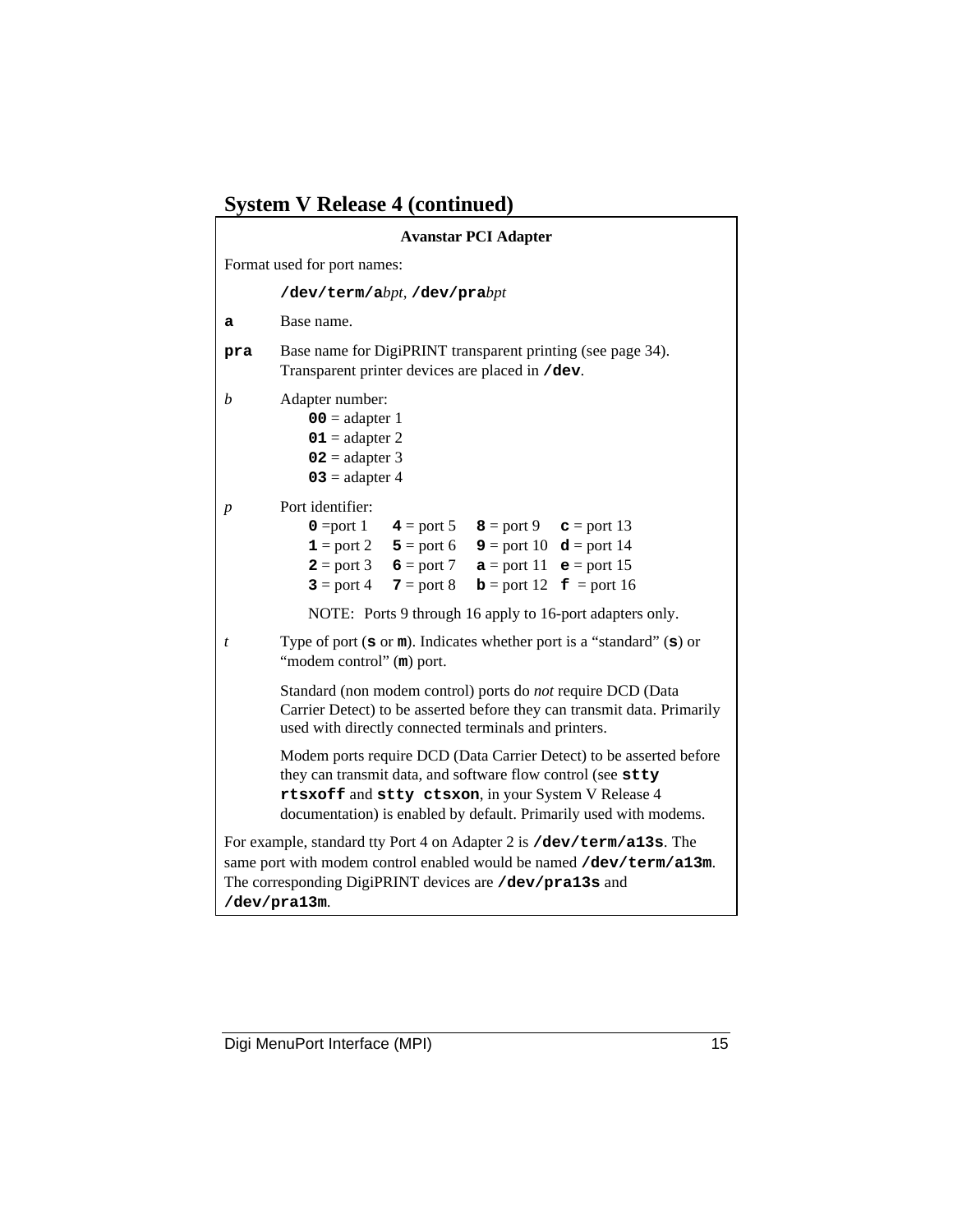## **Enabling the New Ports**

## **SCO UNIX**

**1.** Connect terminals to the ports (using a null modem, if necessary) and test the connections to each terminal by entering the following command for *each* port added:

**date > /dev/ttyi1a**

(Assuming the terminal is connected to **ttyi1a**.)

*(Please note that in the above, the "date" command is used as a simple test, to provide text output that can be redirected; there is no other significance to "date" in this test.)*

- If the date appears on the terminal's screen, the device is properly connected.
- If the date *does not* appear on the terminal's screen, then that terminal is not receiving data; check the power, cables, connections, etc. If everything looks good, but you are still not getting output, run the loop back tests described on page 21.

If a port fails, check another port. If more than one port fails, the problem is probably due to memory contention, rather than defective hardware. Try reinstalling the device driver with a different memory start address.

• If nonsense characters are printed on the terminal's screen, check the baud rates, data bits, stop bits, and parity setting on your terminal (UNIX default parameters are 9600 baud, 8 data bits, 1 stop bit, and no parity).

Once you can redirect output to a terminal with the test above, perform the following steps to enable that port.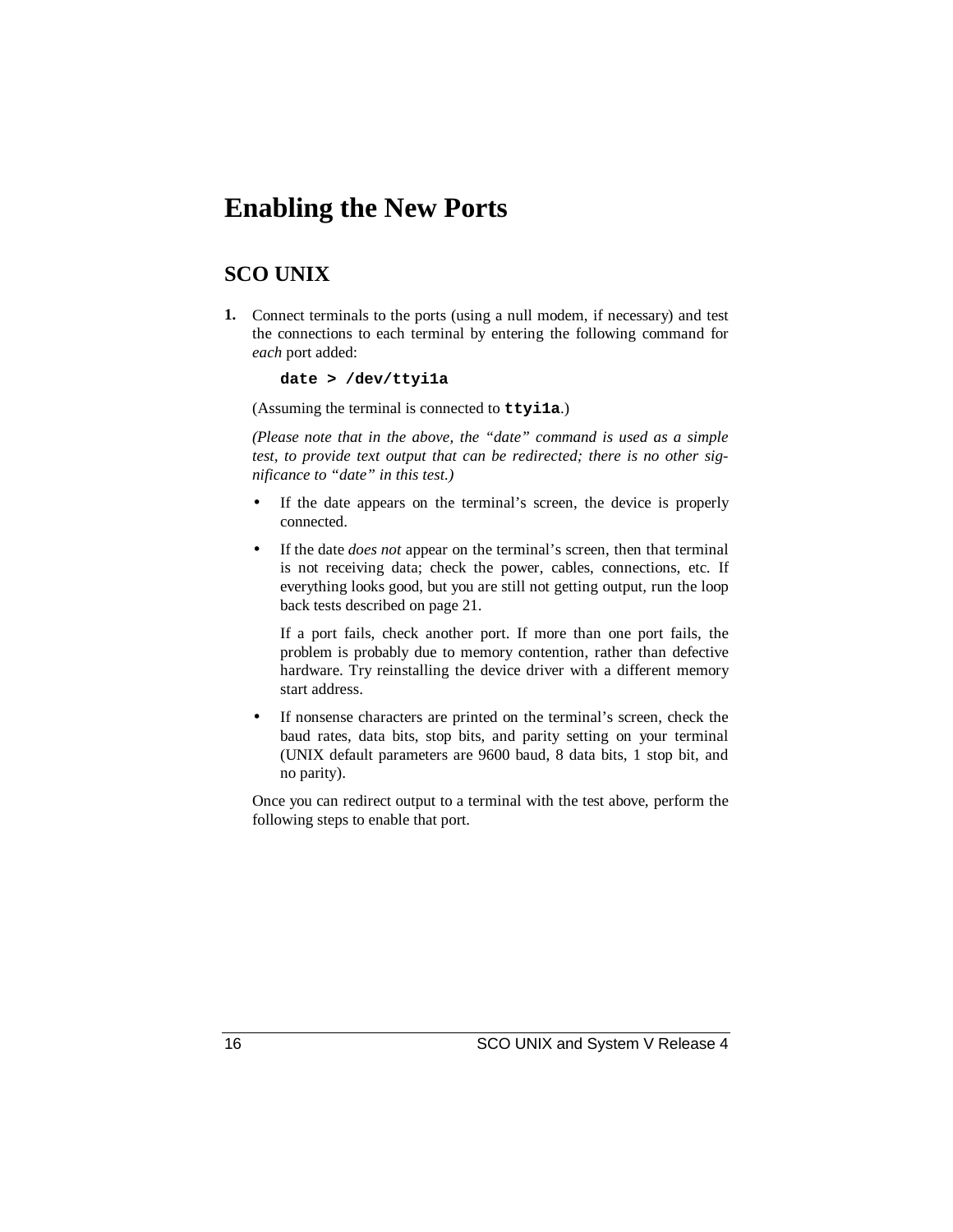## **Important!**

If the port tests above work, but you still can't respawn a **getty**, it is probably because DCD is not asserted.

Remember that modem controlled ports (where the port ID is a capital letter; e.g. **ttyi1A**) must have Data Carrier Detect (DCD) asserted before they can function. If DCD is not connected to an active output line of the peripheral device, it must be defeated, either by "tying it high" (e.g. connecting it to the same port's DTR line) or by issuing the command **ditty forcedcd ttyi1A** (assuming that the port in question is **ttyi1A**).

Another way to bypass the DCD requirement is to use non modem control devices (where the port ID is a small letter; e.g. **ttyi1a**). Non modem control devices function identically to modem control devices, except that they do not require DCD to be asserted in order to function.

**2.** The Terminal Control Database must be updated to include the new devices. Add the Digi device information using the following SCO UNIX **sysadmsh** command sequence:

#### **Accounts**→**Terminal:Create**

Fill in the required information on the form displayed.

**3.** To activate a port for use with a terminal, enter the following command:

#### **enable ttyi1a**

The above command will cause a login prompt to be sent to the terminal connected to **ttyi1a**. To activate the other ports, repeat the enable command with the appropriate port name.



As an alternative to step 3, you can use the Port Configuration Utility of MPI to enable ports. See *Running MPI*, on page 7.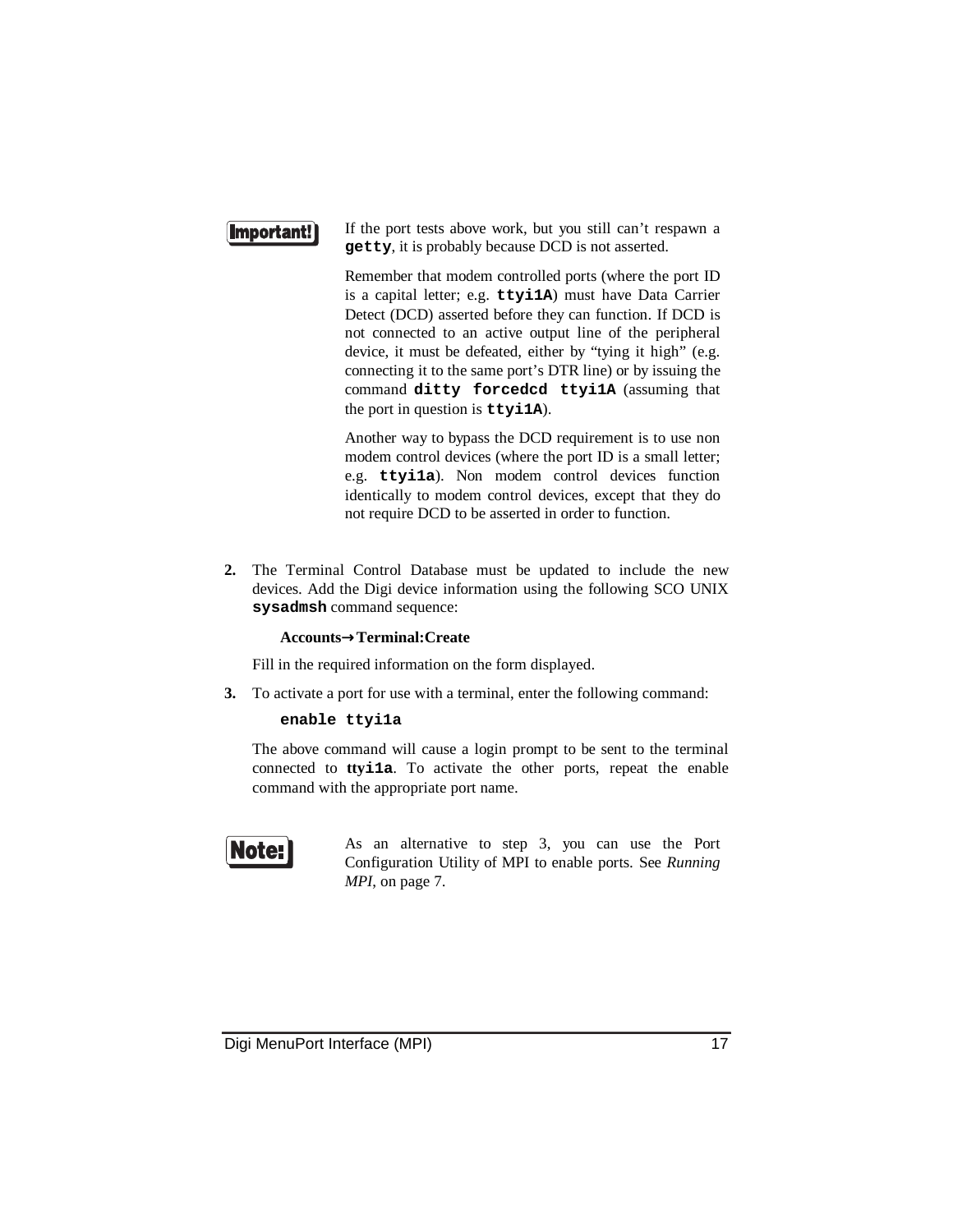## **System V Release 4**

Please refer to your UNIX System Administrator's Guide, under the *Peripherals Setup* section, for the details on how to enable serial ports. The following example shows how to set up serial ports for use with terminals:

**1.** Connect terminals to the ports (using a null modem, if necessary) and test the connections to each terminal by entering the following command for *each* port added:

```
date > /dev/term/i1a
```
(Assuming the terminal is connected to **i1a**.)

*Please note that in the above, the "date" command is used as a simple test, to provide text output that can be redirected; there is no other significance to "date" in this test.*

*Also note that the default settings for terminals is 9600 baud, 7 data bits, even parity and 1 stop bit.*

- If the date appears on the terminal's screen, the device is properly connected.
- If the date *does not* appear on the terminal's screen, then that terminal is not receiving data; check the power, cables, connections, etc. If everything looks good, but you are still not getting output, run the loop back tests described on page 21.

If a port fails, check another port. If more than one port fails, the problem is probably due to memory contention, rather than defective hardware. Try reinstalling the device driver with a different memory start address.

If nonsense characters are printed on the terminal's screen, check the baud rates, data bits, stop bits, and parity setting on your terminal (UNIX default parameters are 9600 baud, 7 data bits, 1 stop bit, and even parity).

Once you can redirect output to your screen with the test above, perform the following steps to enable the ports for monitoring by **ttymon**.

**2.** Log onto the console as super-user (root).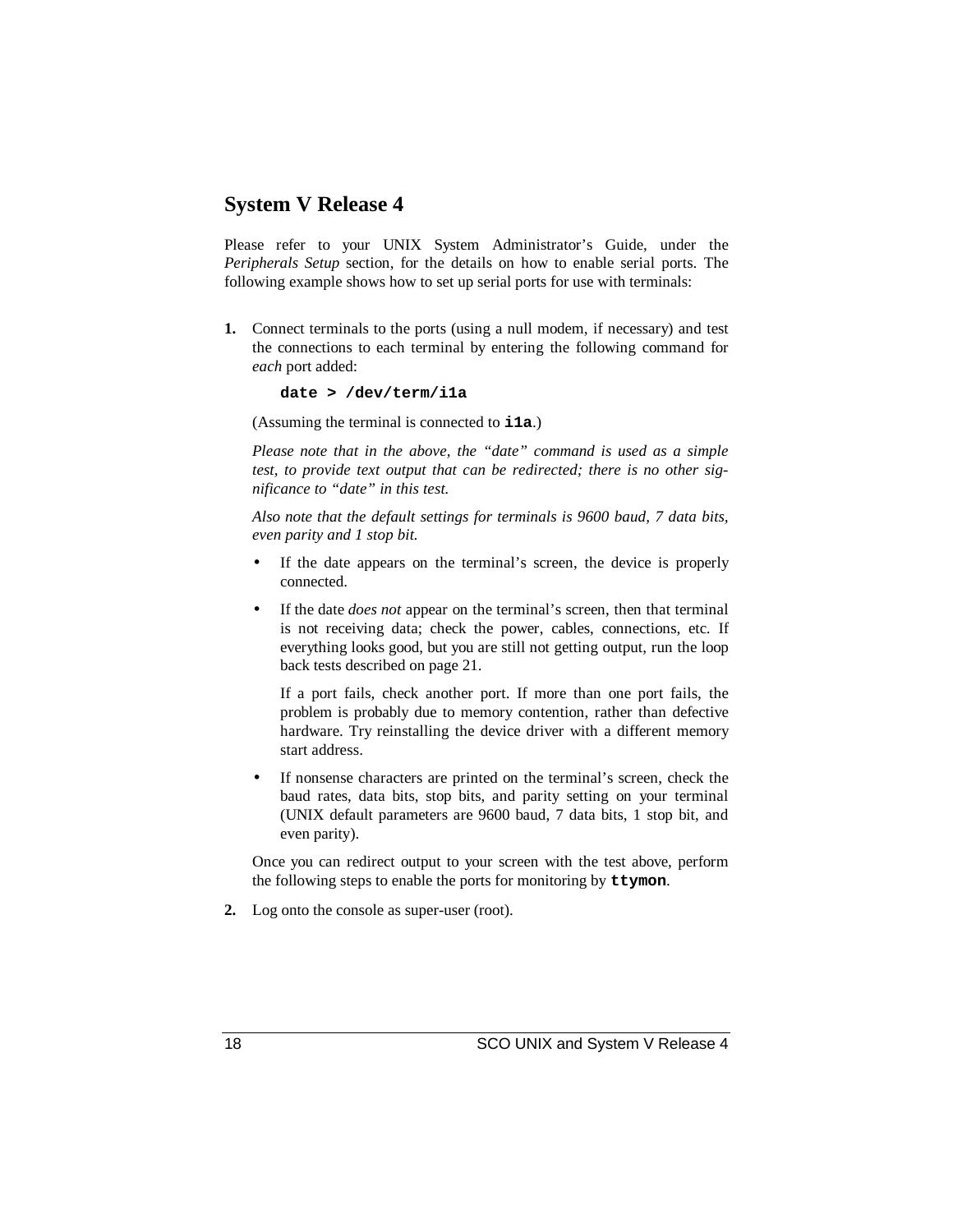**3.** Enter:

#### **sysadm**

This will bring up the **System Administration menu**. From this menu, select "**Ports**". The **Ports** menu will now be displayed. From the **Ports** menu, select "**Quick Terminal**". Now select "**Add**".

You will now be shown a list of port numbers that are currently being monitored for activity (the list may be empty at this time).

**4.** Press <F2> ("**Choices**"). You will be shown a list of available ports. Use the arrow keys to move through the list of ports. Press <F2> to mark ports to be enabled (an asterisk will appear by the marked choices).

IMPORTANT! Do not select both modem and standard devices for the same port number (e.g. **/dev/term/i1a** and **/dev/term/i1A**).

- **5.** When you have completed your selections, press <F3> ("**Enter**"). The list you saw in Step 4 will now include the ports you just selected. To accept the list, press <F3> ("**Save**").
- **6.** Now press <F3> again ("**Continue**"), press <F7> ("**Cancel**") to exit the **Ports Setup** menu. The ports are now enabled.



If you performed the above steps, but the ports are not enabled, you can enable the ports from the command line. The following example is for **/dev/term/i1a**:

**pmadm -a -p ttymon3 -s i1a -i root -f u -v `ttyadm -V` \ -m "`ttyadm -d /dev/term/i1a -l 9600 -s /usr/bin/login`"**

where **ttymon3** is the tag for the port monitor and **i1a** is the service tag. The **-m** argument is the monitor-specific information, **/dev/term/i1a** is the device with 9600 as the label in **/etc/ttydefs**. Substitute each device name for **i1a** as appropriate.



The default UNIX SYSTEM V REL 4 settings for these ports are: **9600, ixon, cs7, e, 1** (these defaults may have been changed by your system administrator). These settings can be modified by going again to the **Ports** menu, selecting **Ports Services**, then selecting **Modify**.



As an alternative to steps 3-6, you can use the Port Configuration Utility of MPI to enable ports. See *Running MPI*, on page 7 (available in MPI version 2.3.0 or greater).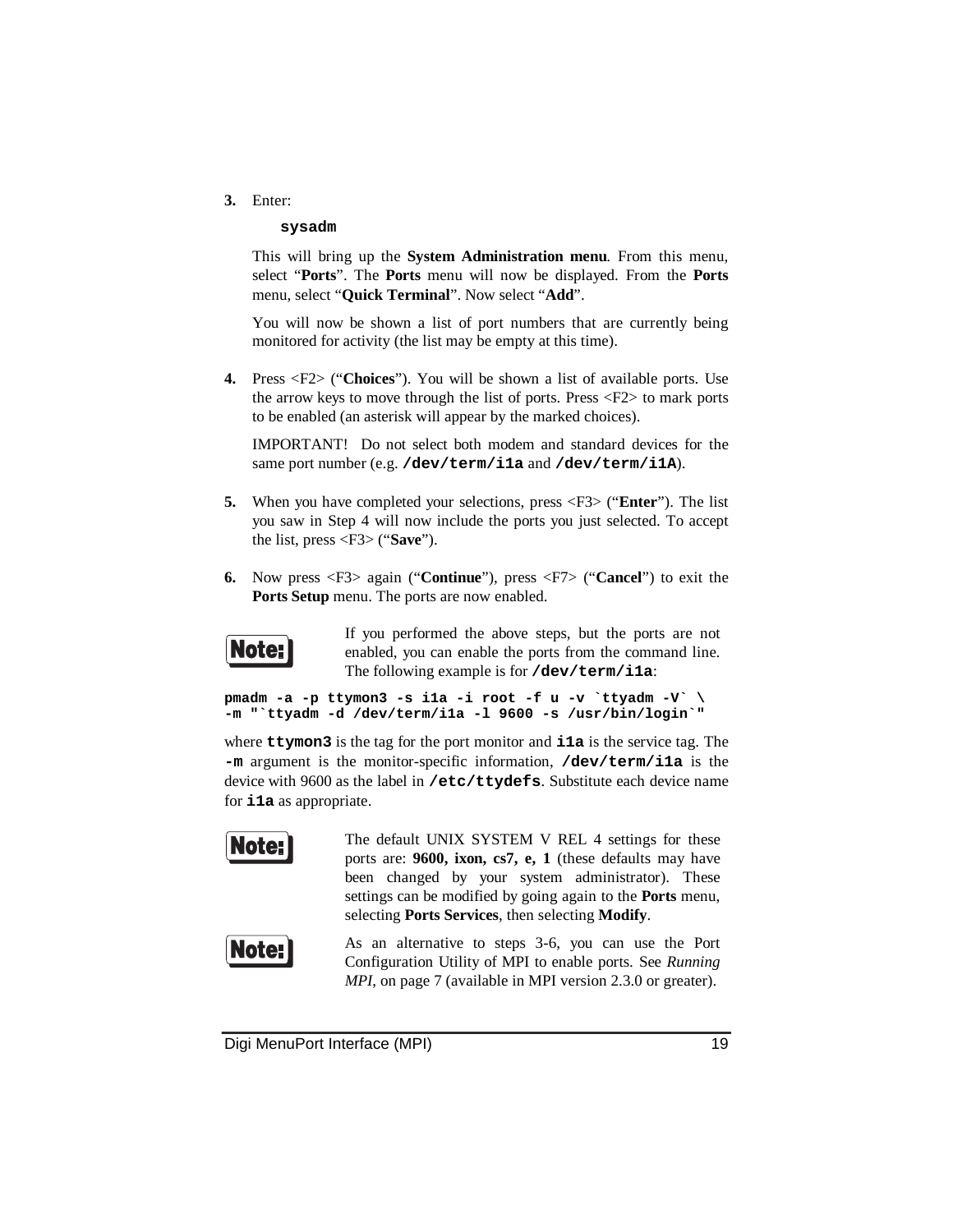## **Serial Printers**

To prepare a port for connection to a printer, enter the following command:

**ditty printer** [*baud rate and flow control options*] **ttyi1a**

This command forces the specified port to stay open, thus preserving any "nonsticky" serial line characteristics (see *Setting Terminal Options with ditty*, beginning on page 27, for complete descriptions of all **ditty** parameters) for that port.

*This command is recommended for any port that has a printer connected to it.*

The command may be placed in a text file in the directory **/etc/rc.d/8** if you are running SCO UNIX-or in /etc/rc2.d if you are running System V Release 4—so that it is automatically executed whenever the system is booted.

### **EXAMPLE:**

The command shown below results in 9600,8,1,N, with software flow control.

**ditty printer ixon opost onlcr ttyi1a**



As an alternative to the above procedure, you can use the Port Configuration Utility of MPI to set up serial printers. See *Running MPI*, on page 7 (available in MPI version 2.3.0 or greater).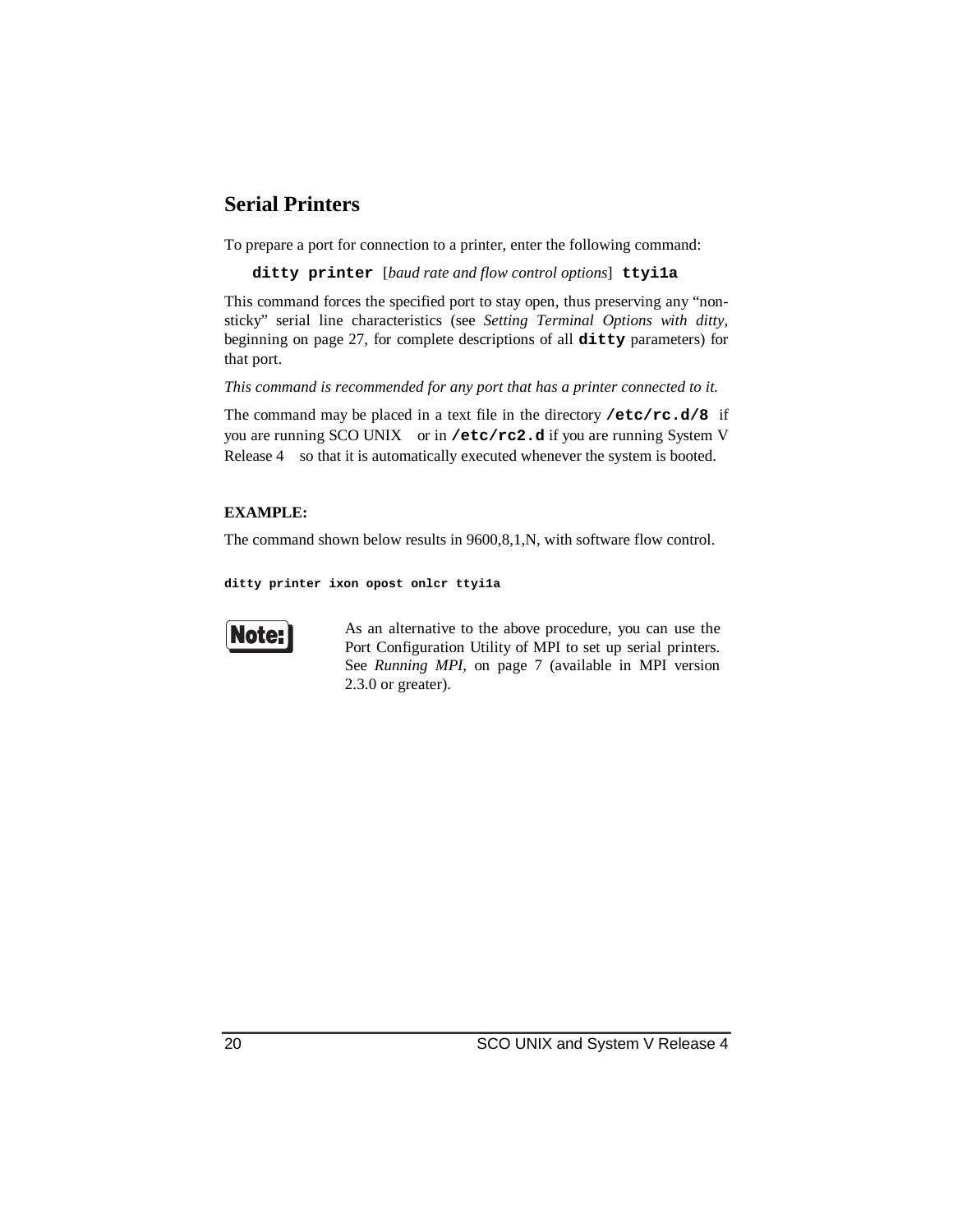# **Loop Back Test**

Individual ports can be tested for correct operation by running the Digi Port Authority (DPA) program. To perform port tests with the DPA program, perform the following steps:

**1.** Run the MenuPort Interface program by entering the following command:

**mpi**

- **2.** From the MenuPort Interface program's Main menu, select **Monitor**. The DPA program will be run.
- **3.** From the DPA program's Main menu, use the up and down arrow keys select the adapter you wish to test.

NOTE: If the arrow keys do not map correctly, the DPA program will display the following message:

#### **Invalid Key. (Key Number)**

If this occurs, substitute the standard UNIX cursor movement keys for the up and down arrows: Down =  $J$  or  $j$ ; Up =  $K$  or  $k$ .

**4.** If the adapter you selected was an Xe, Xr or Avanstar adapter, you will now see the Channel Monitoring screen. Proceed to Step 5.

If the adapter you selected was a C/X, EPC/X or Xem host adapter, you will now see the Adapter Configuration screen. Use the arrow keys to select the concentrator or EBI module you wish to test, and press <Enter> to get to the Channel Monitoring screen.

**5.** From the Channel Monitoring screen, use the left and right arrow keys to select the channel to test (or press **1**-**9** for channels 1-9, respectively, and **a**-**g** for channels 10-16, respectively).

A loop back diagnostic test can now be run against the selected channel by pressing the **T** (or **t**) key from the channel monitoring screen. A loop back plug (see page 24 for specifications and part numbers) must be installed in the channel to be tested.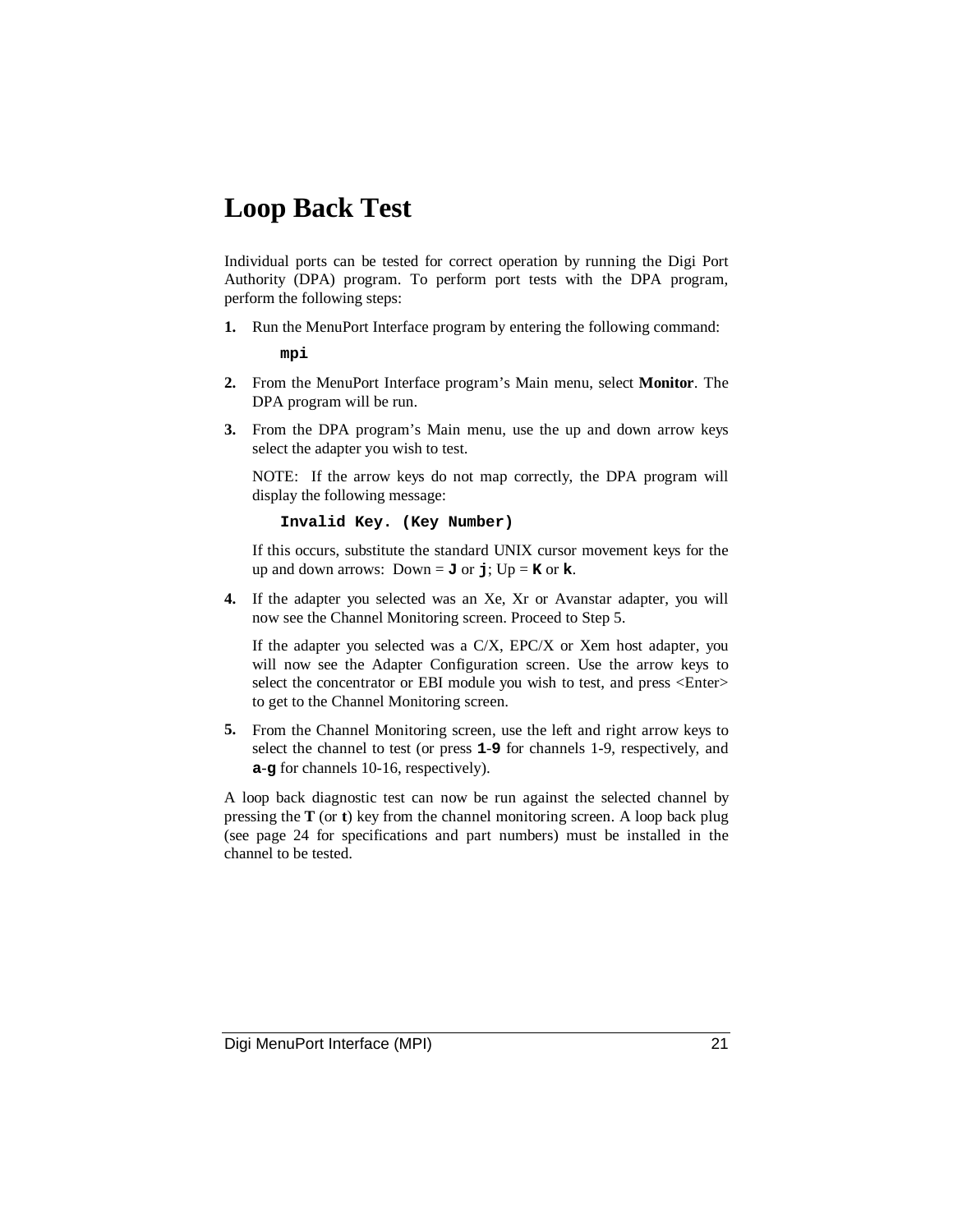The loop back test consists of five phases:

**Phase 1** Verify that the channel is not currently in use. All signals must be low.

If the port is busy, a message similar to the following will appear:

**\*\*\*\* Port is Busy :DTR:CD:DSR:RTS**

Probable cause of failure:

- Port is open by some process (e.g. getty).
- Incorrect loop back connector or cable.
- **Phase 2** 128 bytes of test data (the letter **A** is used) are put into the transmit buffer.

If the write operation fails, a message similar to the following will appear:

**\*\*\*\* Loop Back Test Failure #1.**

After the write operation is complete, the FEP/OS is notified that data is available for transmission. At this time, the 128 bytes of data is transmitted. If the transmission fails, the following message will appear:

**\*\*\*\* Loop Back Failure Sending 128 Bytes from Buffer.**

Probable cause of failure:

- Hardware failure.

- FEP/OS or driver failure.

**Phase 3** At this point, the FEP/OS should have received 128 bytes of data. If not, the following message will appear:

> **\*\*\*\* Loop Back Failure Receiving 128 Bytes. \*\*\*\* Data Not Transferred to RX.**

Probable cause of failure:

- Hardware failure.

- -Loop back connector not installed, or incorrectly wired.
- FEP/OS or driver failure.
- **Phase 4** 128 bytes of data are read from the receive buffer. If the read operation fails, the following message will appear:

**\*\*\*\* Loop Back Failure Reading 128 Bytes from Buffer.**

Probable cause of failure:

- Hardware failure.

- FEP/OS or driver failure.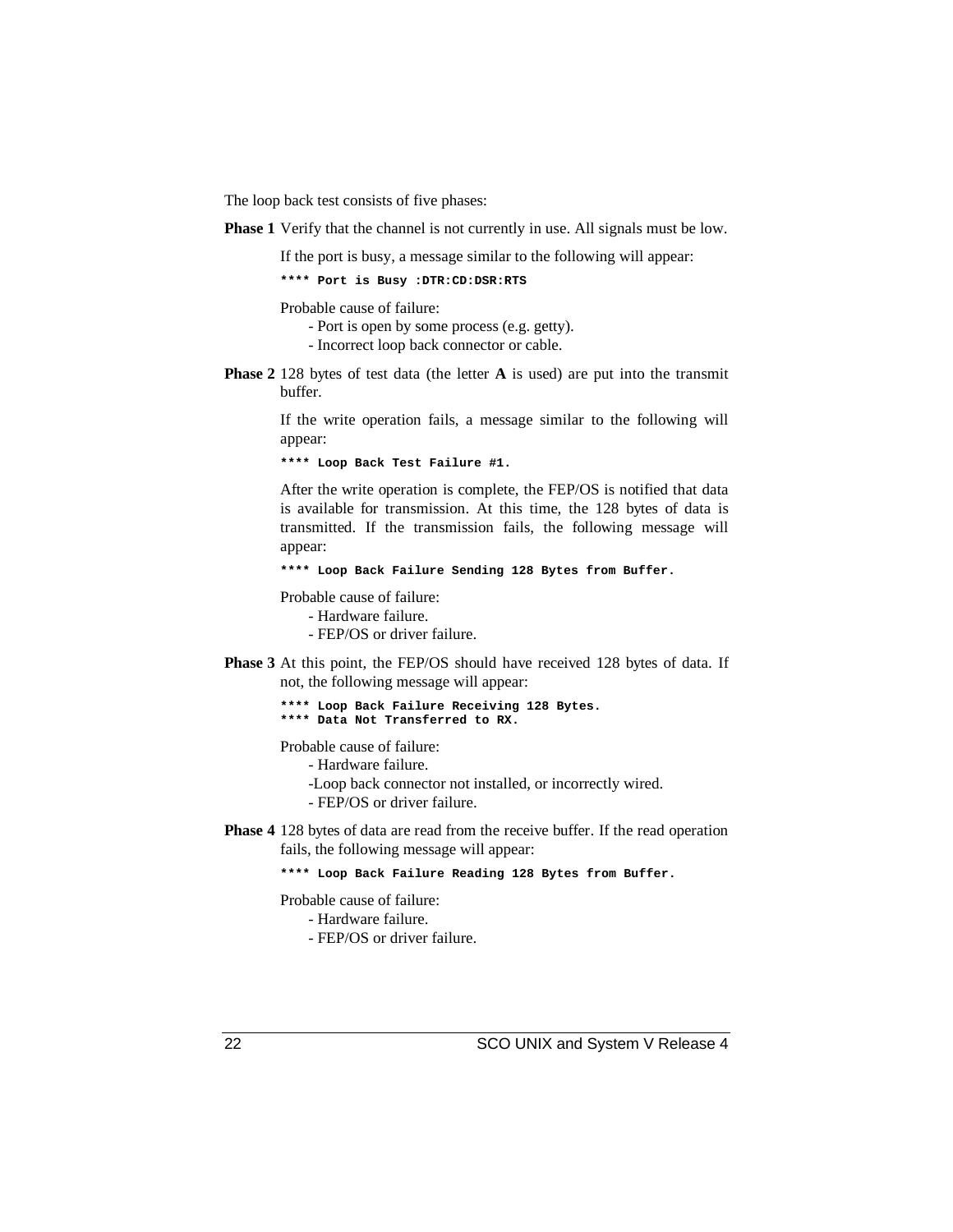**Phase 5** The data that was transmitted is compared with the data that has been read from the receive buffer. If the comparison fails, the following message will appear:

> **\*\*\*\* Loop Back Failure Verifying 128 Bytes. \*\*\*\* Data Incorrectly Transferred**

Probable cause of failure:

- Hardware failure.

- FEP/OS or driver failure.

If all test phases pass, the following message will appear:

**Loop Back Test Passed.**

Press the **Q** key to return to the channel monitoring screen.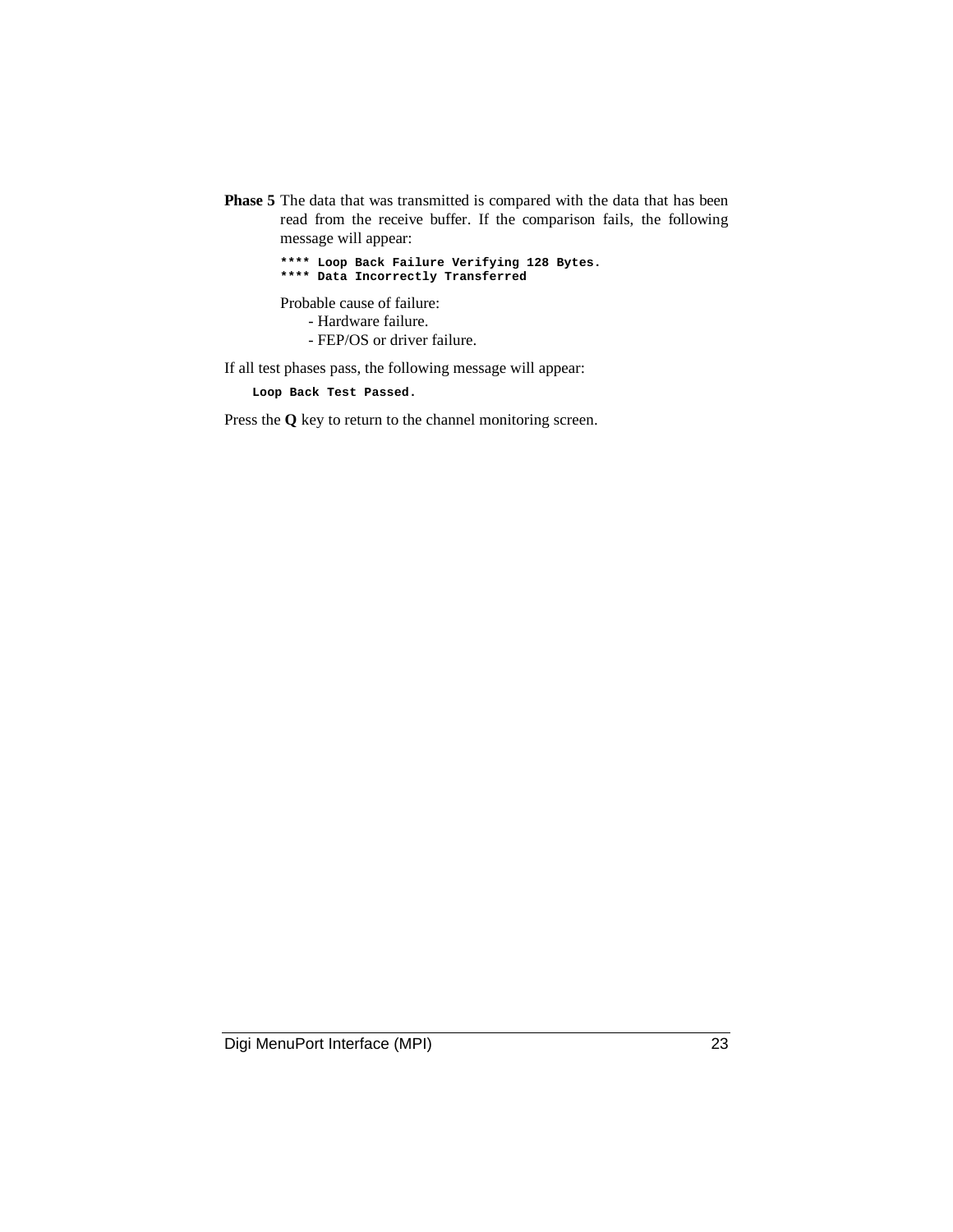## **Diagnostic Loop Back Plug Specifications**

#### *AccelePort*

The loopback plug for RJ-45 versions (Digi P/N 60000401) consists of a single 10-pin RJ-45 plug wired as follows:

Pin 3 connected to pins 1 and 8 (RTS to RI and CTS) Pin 5 connected to pin 6 (TxD to RxD)

Pin 9 connected to pins 2 and 10 (DTR to DSR and DCD)

For EIA-232 DB-25 versions, the loopback plug (Digi P/N 60000442) consists of a female DB-25 connector wired as follows:

Pin 4 connected to pins 22 and 5 (RTS to RI and CTS) Pin 2 connected to pin 3 (TxD to RxD) Pin 20 connected to pins 6 and 8 (DTR to DSR and DCD)

For EIA-422 DB-25 versions, the loopback plug (Digi P/N 60000638-01) consists of a female DB-25 connector wired as follows:

Pin 2 connected to pin 3 (TxD+ to RxD+) Pin 4 connected to pin 5 (RTS+ to CTS+) Pin 14 connected to pin 16 (TxD- to RxD-) Pin 19 connected to pin 13 (RTS- to CTS-)

#### *Avanstar*

The loopback plug (Digi P/N 799001-03) consists of a male DB-25 connector wired as follows:

Pin 4 connected to pins 5 and 8 (RTS to CTS and DCD) Pin 2 connected to pin 3 (TxD to RxD) Pin 20 connected to pins 6 and 22 (DTR to DSR and RI) Pin 11 connected to pin 13 (EIA-422 TxD+ to RxD+) Pin 14 connected to pin 16 (EIA-422 TxD- to RxD-)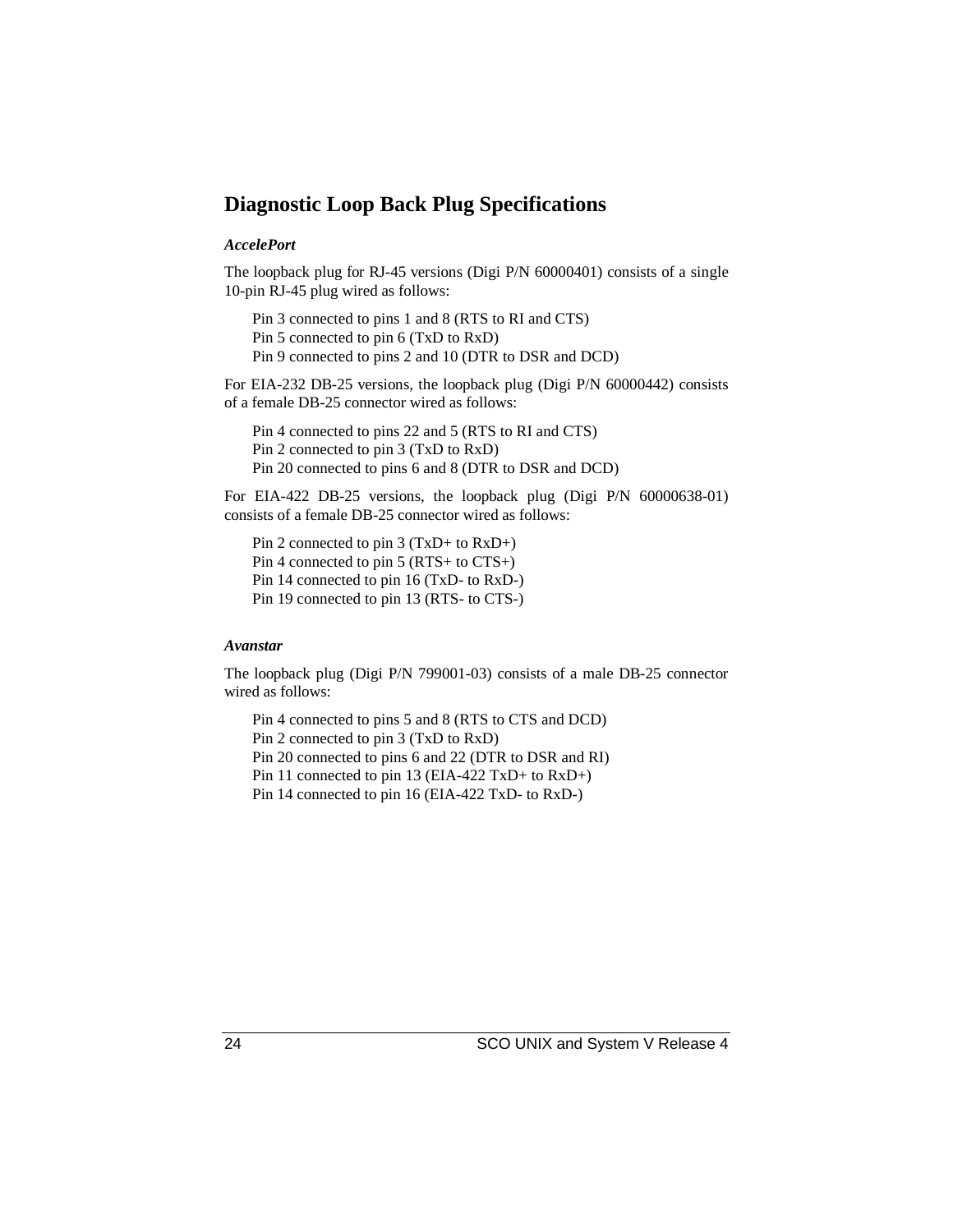## **Uninstalling the MPI Software Package**

Uninstalling the MPI software package is a two-part procedure. First, you must remove any device drivers that were installed via the MPI software, then you remove the MPI software package itself.

## **Removing Device Drivers**

- **1.** To run the MenuPort Interface program, log in as root and enter: **mpi**
- **2.** From the Main menu, select **Config**.
- **3.** Now select **Remove**, from the Config menu.
- **4.** From the Pick List, select the device driver you wish to remove. Repeat this step for all installed device drivers.

## **Removing the MPI Software Package**

## *SCO UNIX*

**1.** Log onto the console as super-user (root), and enter the following command:

**custom**

- **2.** When the operating system menu asks, choose REMOVE.
- **3.** Select **mpi**, then select **all**, to remove the entire package.

**Removing Digi MenuPort Interface Package.**

**4.** Quit **custom**, and perform a system shutdown and reboot to activate the new kernel.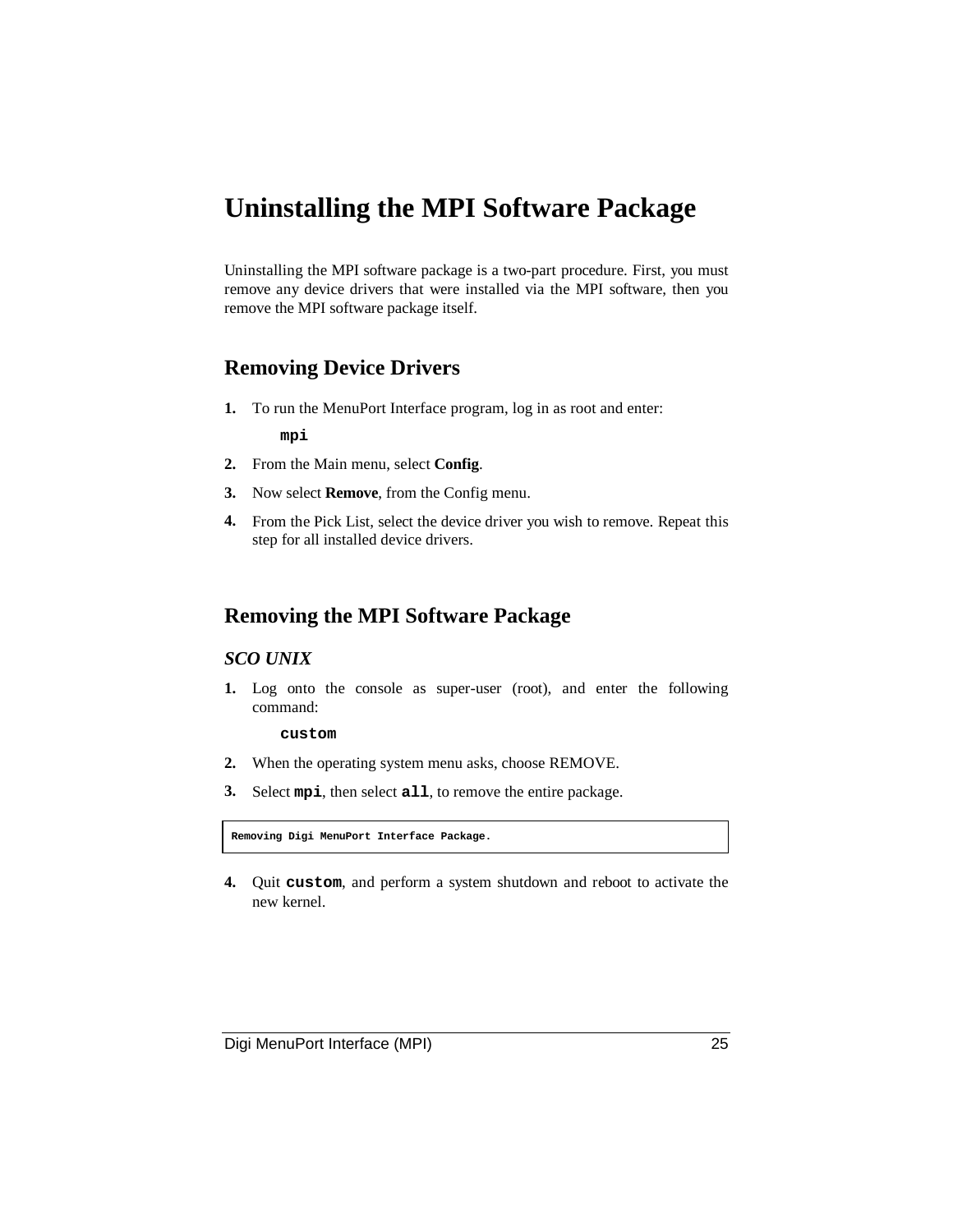## *System V Release 4*

- **1.** Log onto the console as super-user (root).
- **2.** Enter the following command:

**pkgrm -n mpi**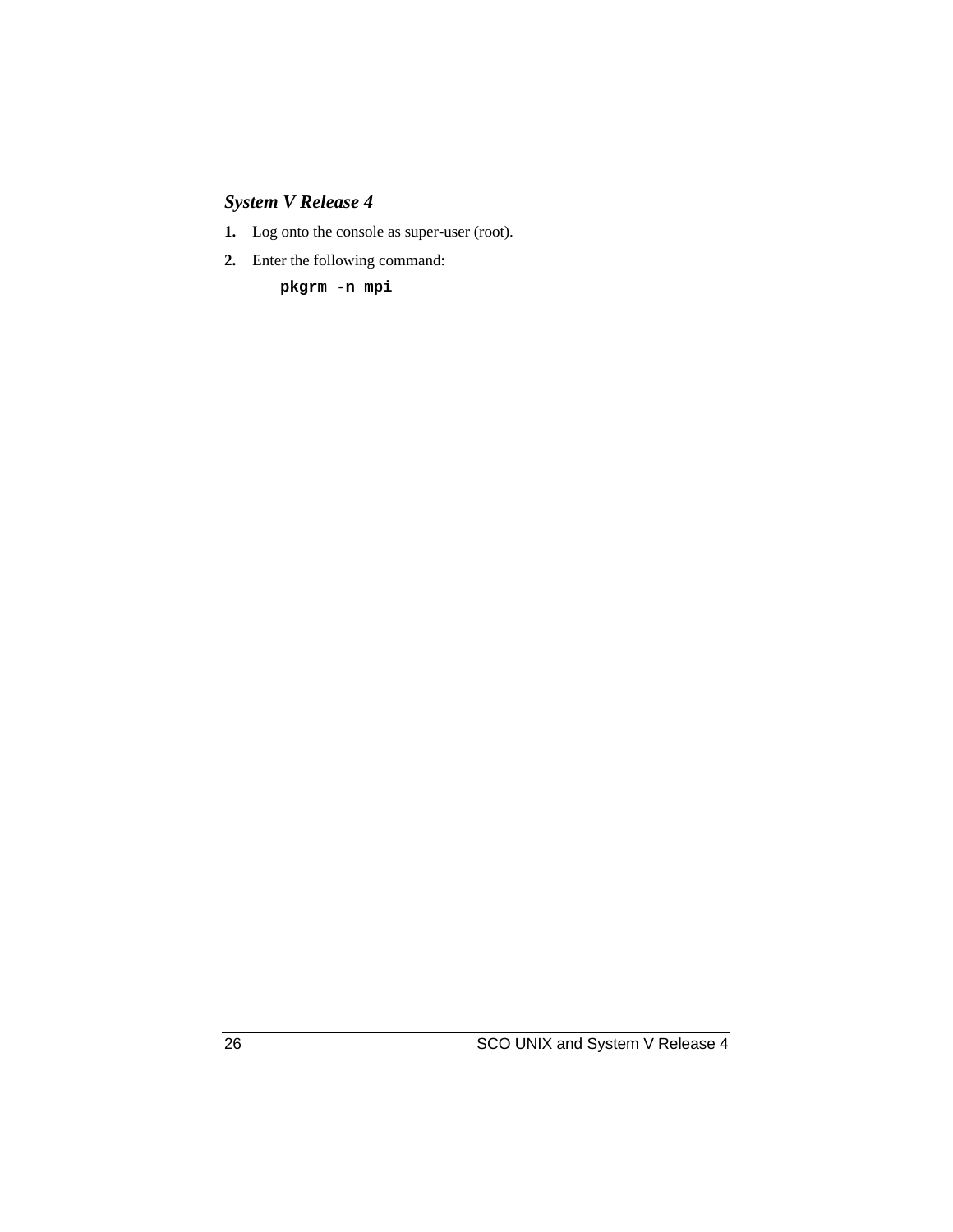# **Setting Terminal Options with ditty**

**/usr/bin/ditty** is a utility program that sets and displays the terminal options for Digi intelligent serial products.

The format is:

**ditty** [**-a**] [**-n** *ttyname*] [*option(s)*] [*ttyname*]

With no options, **ditty** displays all Digi special driver settings, modem signals, and all standard parameters displayed by **stty(1)** for the tty device referenced by standard input.

Command options are provided to change flow control settings, set transparent print options, force modem control lines, and display all tty settings. Any unrecognized options are passed to **stty(1)** for interpretation.



The **ditty** command must be run each time the machine is booted. Usually, the best way to do this is by adding **ditty** commands to your **etc/rc** system initialization file (put them in a text file in the directory **/etc/rc.d/8** if you are running SCO UNIX, or **/etc/rc2.d** if you are running System V, Release 3 or 4—see your System Administrator's Guide for details). Alternatively, you may include the **ditty** command sequence in your **.login** or **.profile** files, to ensure that the options you want are activated when you log in. Your system administrator can help you edit these files.

The options are:

| -a            | Display all of the unique Digi option settings, as well as all of<br>the standard tty settings reported by $\texttt{stty}$ -a.                                                 |
|---------------|--------------------------------------------------------------------------------------------------------------------------------------------------------------------------------|
| $-$ n ttyname | Set and display options for the given tty device, instead of<br>standard input. This option may be specified multiple times to<br>perform the same operation on multiple ttys. |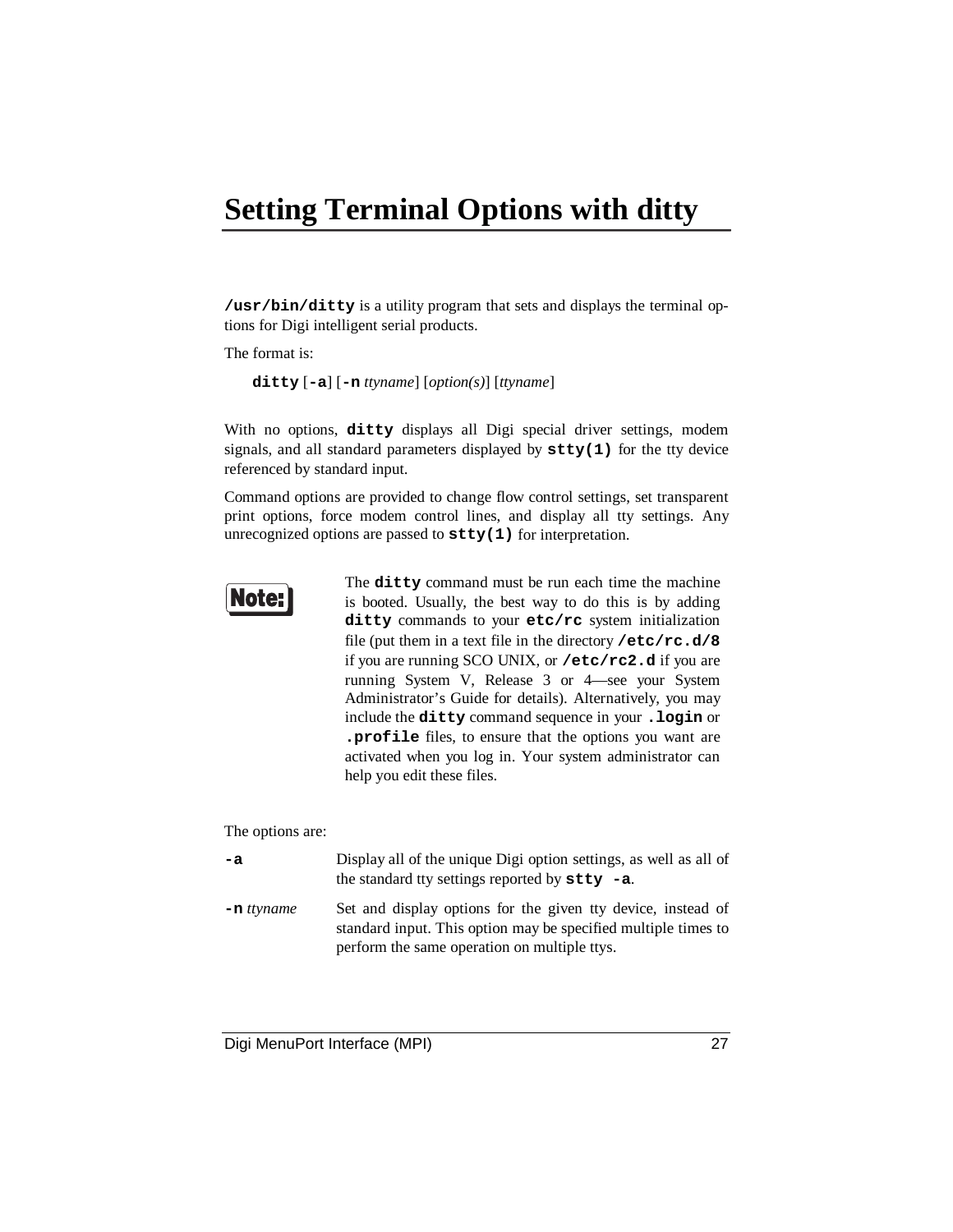| ttyname | Set and display options for the given tty device, instead of       |
|---------|--------------------------------------------------------------------|
|         | standard input. This form can be used with a tty pathname          |
|         | prefixed by <b>/dev</b> / or with a simple tty name beginning with |
|         | tty (SCO) or term/xxx (SVR4). This option may be used              |
|         | on a modem control line when no carrier is present.                |

The following options specify transient actions to be performed immediately:

| break    | Send a 250 MS break signal out on the tty line.       |
|----------|-------------------------------------------------------|
| clear    | Clear the <b>thesy</b> flag in the channel structure. |
| flush    | Immediately flush (discard) tty input and output.     |
| flushin  | Flush tty input only.                                 |
| flushout | Flush tty output only.                                |

The following options specify actions which are not "sticky," meaning that the changes are reset when the device is closed, and that the device will use the default values the next time it is opened.

| Stop output exactly as if an <b>xoff</b> character was received.                            |  |  |
|---------------------------------------------------------------------------------------------|--|--|
| Restart stopped output exactly as if an <b>xon</b> character was<br>received.               |  |  |
| Activate flow control to stop input.                                                        |  |  |
| Release flow control to resume stopped input.                                               |  |  |
| Raise [drop] the DTR modem control line, unless DTR hard-<br>ware flow control is selected. |  |  |
| Raise [drop] the RTS modem control line, unless RTS hard-<br>ware flow control is selected. |  |  |
|                                                                                             |  |  |

The following options are "sticky"—the effects continue until the system is rebooted or until the options are changed.

- **[-]printer** Forces port to stay open so that non-sticky parameters such as baud rate and flow control are not reset to default values.
- **[-]fastcook** Perform cooked output processing on the intelligent card to reduce host CPU usage, and increase raw mode input performance. *This option is not available in System V Release 4.*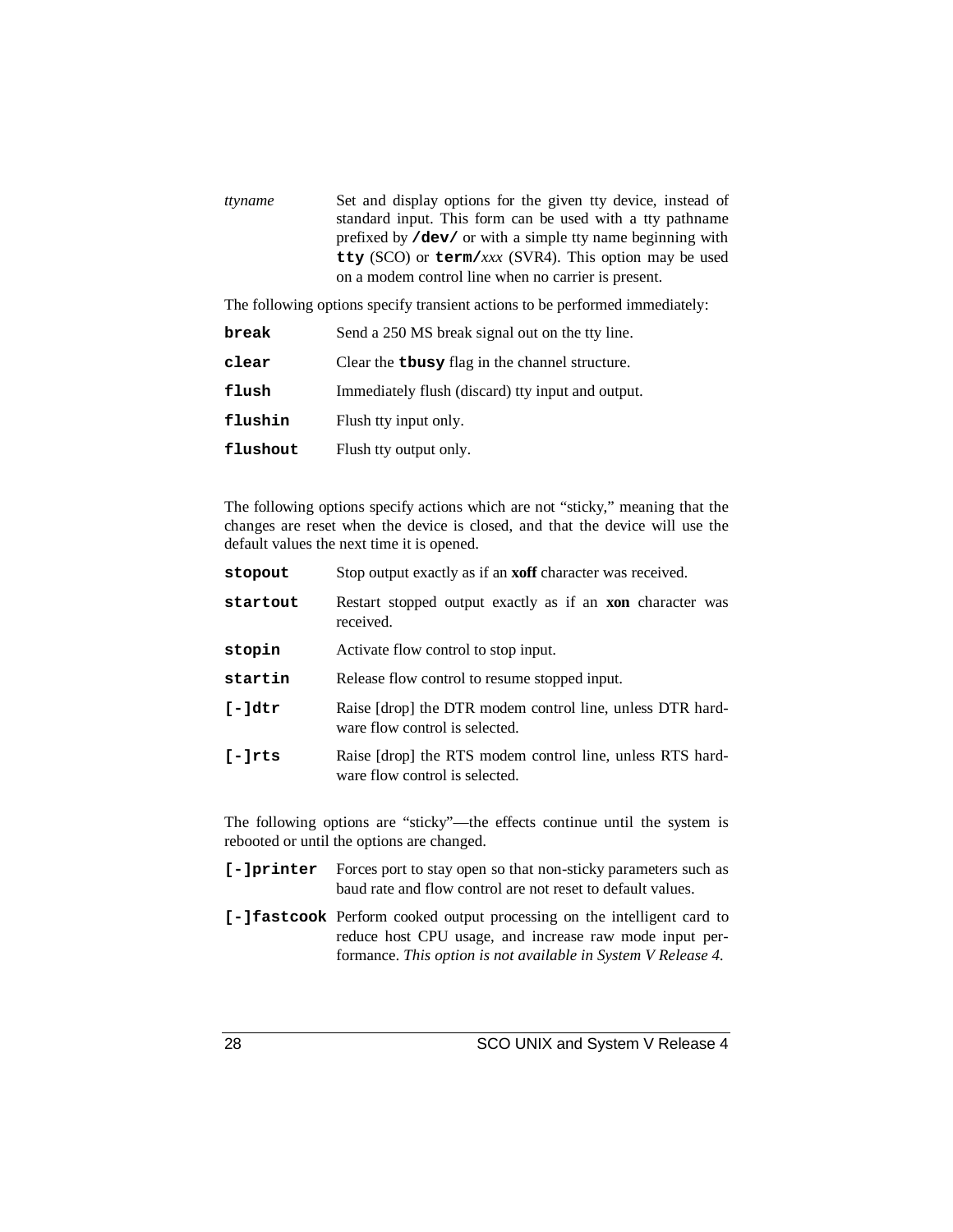|                                          | Xe                                          | Xr, Xem,<br><b>EPC/X</b>             | Xr 920                                      | C/X                                         | Avanstar                                    |
|------------------------------------------|---------------------------------------------|--------------------------------------|---------------------------------------------|---------------------------------------------|---------------------------------------------|
| <b>Specified</b><br><b>Baud</b><br>Rate: | <b>Baud</b><br>Rate<br><b>Mapped</b><br>to: | <b>Baud</b><br>Rate<br>Mapped<br>to: | <b>Baud</b><br>Rate<br><b>Mapped</b><br>to: | <b>Baud</b><br>Rate<br><b>Mapped</b><br>to: | <b>Baud</b><br>Rate<br><b>Mapped</b><br>to: |
| 50                                       | 57600                                       | 57600                                | 57600                                       | 57600                                       | 57600                                       |
| 75                                       | 76800                                       | 76800                                | 76800                                       | 75                                          | 76800                                       |
| 110                                      | 115200                                      | 115200                               | 115200                                      | 115200                                      | 115200                                      |
| 134                                      | 14400                                       | 14400                                | 14400                                       | 14400                                       | 14400                                       |
| 150                                      | 28800                                       | 57600                                | 57600                                       | 57600                                       | 57600                                       |
| 200                                      | 200                                         | 230400                               | 230400                                      | 200                                         | 200                                         |
| 300                                      | 300                                         | 76800                                | 76800                                       | 300                                         | 76800                                       |
| 600                                      | 600                                         | 115200                               | 115200                                      | 115200                                      | 115200                                      |
| 1200                                     | 1200                                        | 230400                               | 230400                                      | 1200                                        | 1200                                        |
| 1800                                     | 1800                                        | 28800                                | 28800                                       | 28800                                       | 28800                                       |
| 2400                                     | 2400                                        | 2400                                 | 460800                                      | 2400                                        | 2400                                        |
| 4800                                     | 4800                                        | 4800                                 | 921600                                      | 4800                                        | 4800                                        |
| 9600                                     | 9600                                        | 9600                                 | 9600                                        | 9600                                        | 9600                                        |
| 19200                                    | 19200                                       | 19200                                | 19200                                       | 19200                                       | 19200                                       |
| 38400                                    | 38400                                       | 38400                                | 38400                                       | 38400                                       | 38400                                       |

**[-]fastbaud** Alter the baud rate tables by the following mapping scheme.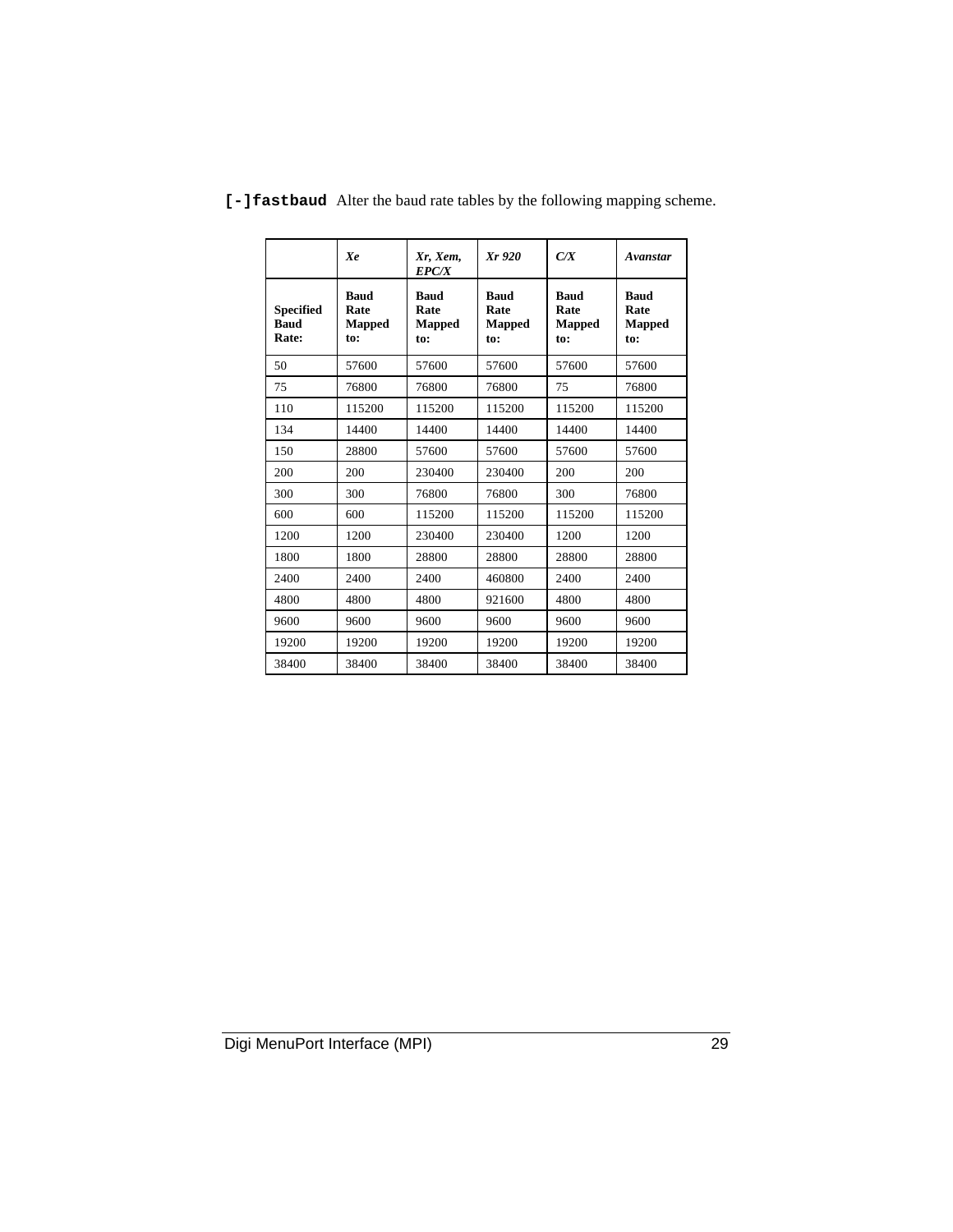| [-]rtspace     | Enable [disable] RTS hardware input flow control, so RTS<br>drops to pause remote transmission.                                                                                                                                                                                                                                                                                            |  |  |  |
|----------------|--------------------------------------------------------------------------------------------------------------------------------------------------------------------------------------------------------------------------------------------------------------------------------------------------------------------------------------------------------------------------------------------|--|--|--|
| $[-]ctspace$   | Enable [disable] CTS hardware output flow control, so local<br>transmission pauses when CTS drops.                                                                                                                                                                                                                                                                                         |  |  |  |
| [-]dsrpace     | Enable [disable] DSR hardware output flow control, so local<br>transmission pauses when DSR drops.                                                                                                                                                                                                                                                                                         |  |  |  |
| [-]dcdpace     | Enable [disable] DCD hardware output flow control, so local<br>transmission pauses when DCD drops.                                                                                                                                                                                                                                                                                         |  |  |  |
| [-]dtrpace     | Enable [disable] DTR hardware input flow control, so DTR<br>drops to pause remote transmission.                                                                                                                                                                                                                                                                                            |  |  |  |
|                | [-] forced cd Disable [re-enable] carrier sense, so the tty may be opened<br>and used even when carrier is not present.                                                                                                                                                                                                                                                                    |  |  |  |
| [-]altpin      | Switches the function of the DSR and the DCD inputs on the<br>interface connector, so that DCD is available when using an<br>8-pin RJ-45 connector instead of a 10-pin RJ-45 connector.                                                                                                                                                                                                    |  |  |  |
| eia232 eia422  |                                                                                                                                                                                                                                                                                                                                                                                            |  |  |  |
|                | By default, each port on an Avanstar configurable connection<br>panel powers up in EIA-232 mode. This option sets the EIA<br>mode for the given port to either EIA-232 or EIA-422. This<br>option is available only for Avanstar adapters with<br>configurable connection panels.                                                                                                          |  |  |  |
| startc $\it c$ | Sets the XON flow control character. The character may be<br>given as a decimal, octal or hexadecimal number. Octal<br>numbers are recognized by the presence of a leading zero, and<br>hexadecimal numbers are denoted by a leading "0x". For<br>example, the standard XON character, <ctrl-q>, can be<br/>entered as "17" (decimal), "021" (octal) or "0x11"<br/>(hexadecimal).</ctrl-q> |  |  |  |

**stopc** *c* Sets the XOFF flow control character. The character may be given as a decimal, octal, or hexadecimal number (see **startc**, above, for format of octal and hexadecimal numbers).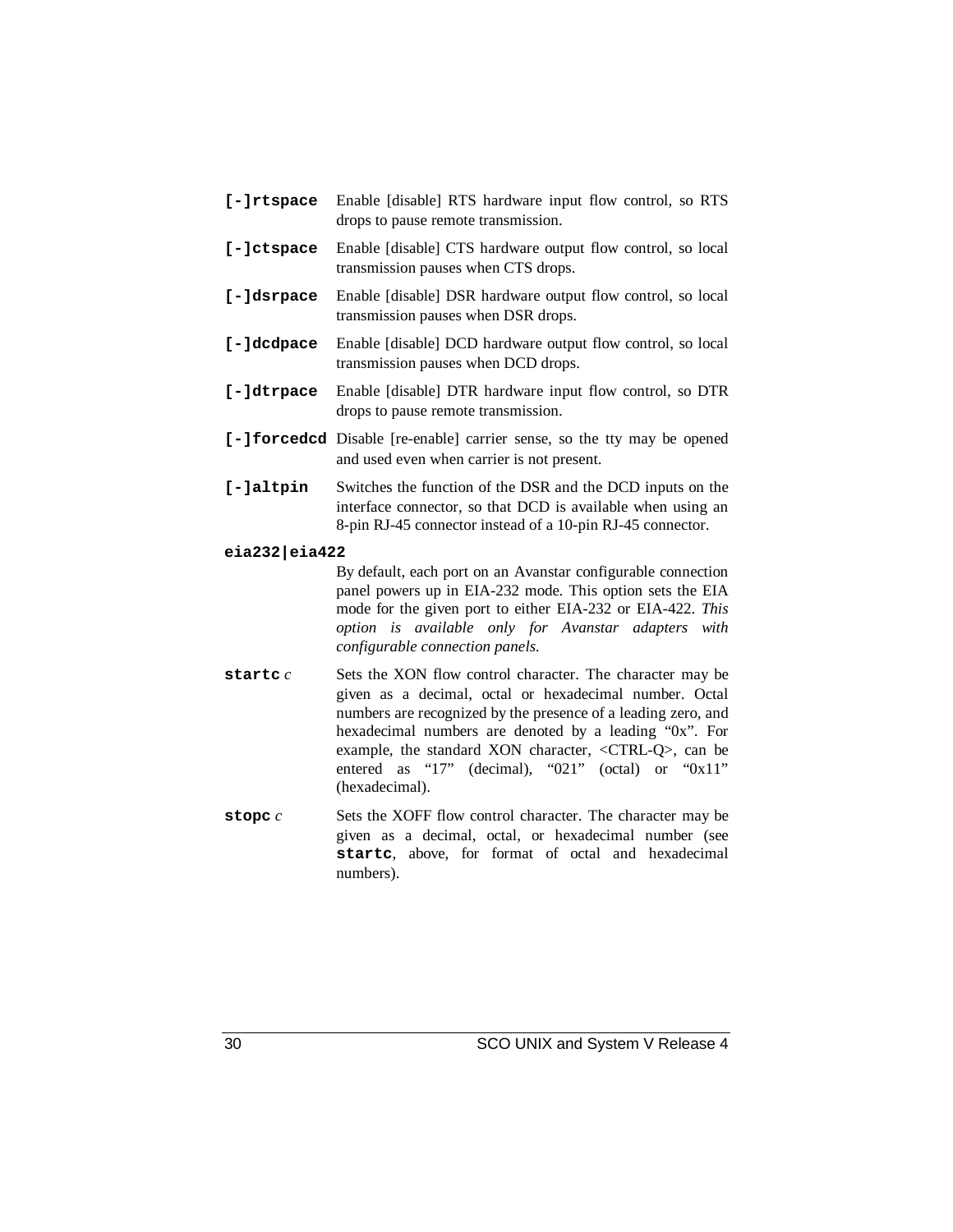- **astartc** *c* Sets auxiliary XON flow control character. The character may be given as a decimal, octal, or hexadecimal number (see **startc**, above, for format of octal and hexadecimal numbers). *This option is not available in System V Release 4.*
- **astopc** *c* Sets auxiliary XOFF flow control character. The character may be given as a decimal, octal, or hexadecimal number (see **startc**, above, for format of octal and hexadecimal numbers). *This option is not available in System V Release 4.*
- **[-]aixon** Enables auxiliary flow control, so that two unique characters are used for XON and XOFF. If both XOFF characters are received, transmission will not resume until both XON characters are received. *This option is not available in System V Release 4.*
- **[-]2200flow** Use 2200 style flow control on the port. The 2200 terminals support an attached printer and use four flow control characters: terminal XON (0xF8), printer XON (0xF9), terminal XOFF (0xFA) and printer XOFF (0xFB). *This option is not available in System V Release 4.*

#### **[-]2200print**

The **2200print** flag determines how these flow control characters (see **2200flow**, above) are interpreted. If **2200print** is set, run independent flow control for terminal and transparent print devices. Otherwise, terminal and printer flow control are logically tied together, so if either XOFF character is received, all output is paused until the matching XON character is received. *This option is not available in System V Release 4.*

**edelay** *n* **edelay** is a tunable parameter used to set the number of milliseconds of delay between the time the first character arrives after a period of no characters and notification of its arrival to the host. This is also referred to as the wakeup rate between the host adapter software (FEPOS) and the host device driver. This has the advantage of reducing host overhead by allowing the host to process larger blocks of incoming data.

> Larger **edelay** values result in more characters being sent in a given time period. This will reduce host processor utilization and character response time and increase overall system throughput.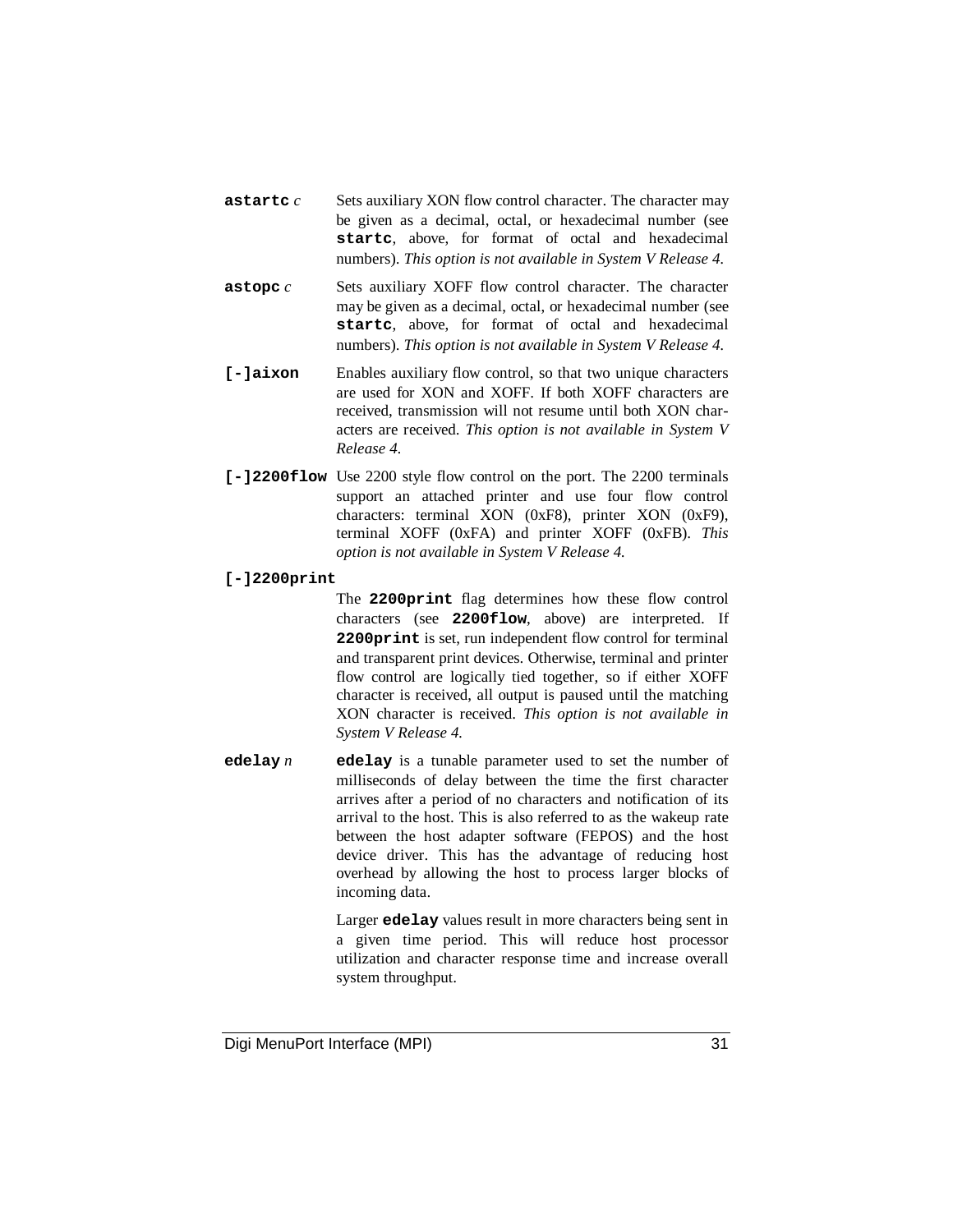Smaller **edelay** values result in fewer characters being sent in a given time period. This will increase character response time and increase host processor utilization.

The default value for **edelay** is 100. This is a good value for normal tty activity including typing and *uucp*. For applications receiving continuous input at high speeds, increasing **edelay** will result in lowering host overhead and an increase in overall system throughput. A value of 250 is reasonable.

- **maxcps** *n* Sets the maximum Characters Per Second (CPS) rate at which characters are output to the transparent print device. The rate chosen should be just below the average print speed. If the number is too low, printer speed will be reduced. If the number is too high, the printer will resort to flow control, and user entry on the terminal will be correspondingly impaired. Default is 100 CPS.
- **maxchar** *n* Sets the maximum number of transparent print characters the driver will place in the output queue. Reducing this number increases system overhead; increasing this number delays operator keystroke echo times when the transparent printer is in use. Default is 50 characters.
- **bufsize** *n* Sets the driver's estimate of the size of the transparent printer's input buffer. After a period of inactivity, the driver bursts this many characters to the transparent printer before reducing to the **maxcps** rate selected above. Default is 100 characters.
- **onstr** *s* Sets the terminal escape sequence to turn transparent printing on. The string *s* can be composed of standard ASCII printing and non-printing characters; control (non-printing) characters must be entered by their octal values, and must consist of three digits preceded by a back-slash ("**\**") character. For example, the "Escape" character <Esc>, 33 octal, should be entered as "**\033**". Thus, if transparent printing is turned on by the string "**<Esc>[5i**" (ANSI standard), *s* should be entered as "**\033[5i**".
- **offstr** *s* Sets the terminal escape sequence to turn transparent printing off. See "**onstr**", above, for the format of the string *s*.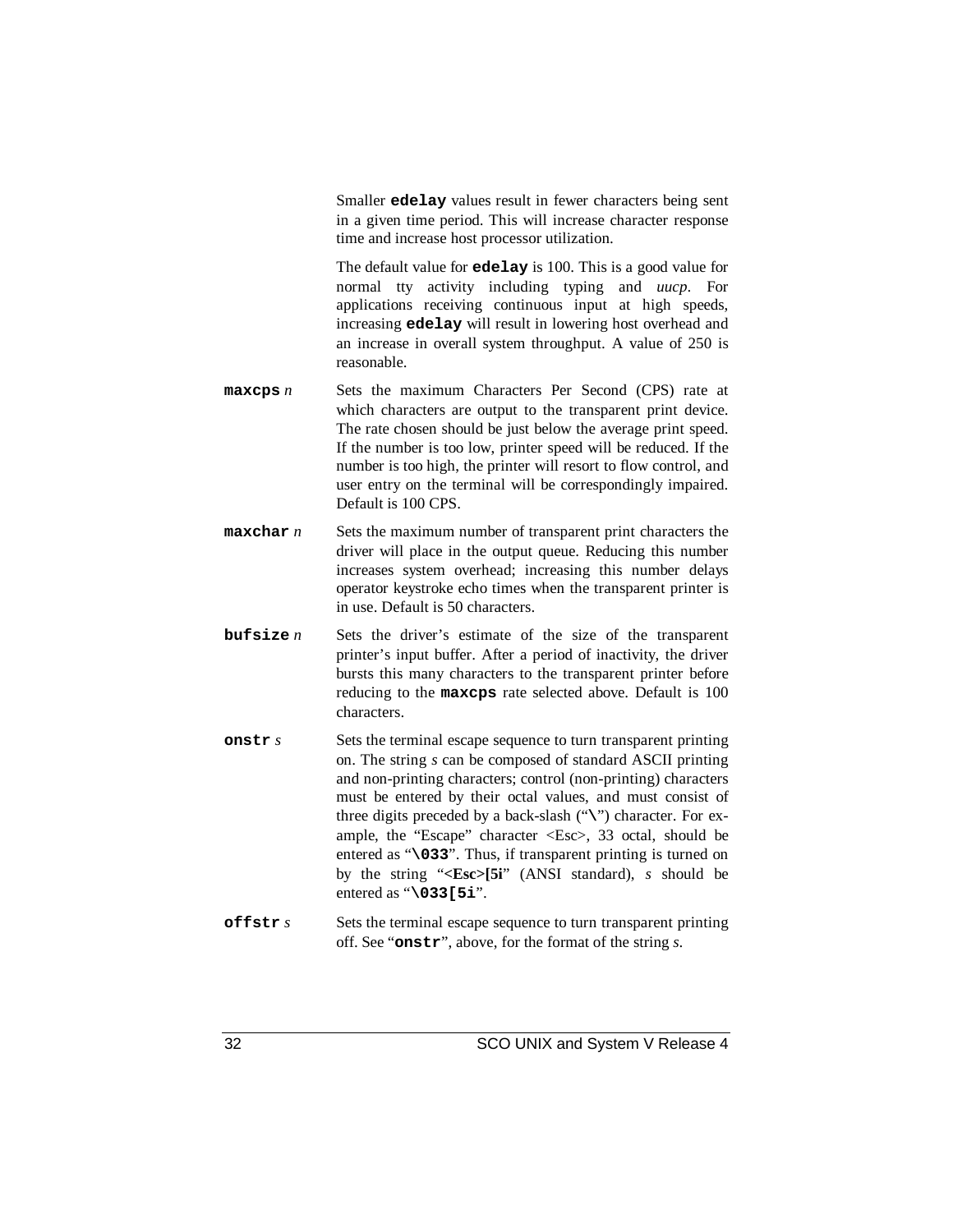**term** *t* Sets the transparent printer on/off strings to values found in the internal default table. Internal defaults are used for the following terminals: **adm31**, **ansi**, **dg200**, **dg210**, **hz1500**, **mc5**, **microterm**, **multiterm**, **pcterm**, **tvi**, **vp-a2**, **vp-60**, **vt52**, **vt100**, **vt220**, **vt320**, **vt420**, **wang2x36**, **wyse30**, **wyse50**, **wyse60**, or **wyse75**. If the terminal type is not found in the internal default table, then **ditty** reads the **terminfo** entry for the terminal type and sets transparent print on/off strings to values given by the **mc5**/**mc4** attributes found there.

Also see **stty(1)**, **ioctl(2)**, **termio(4)**, and **terminfo(5)**.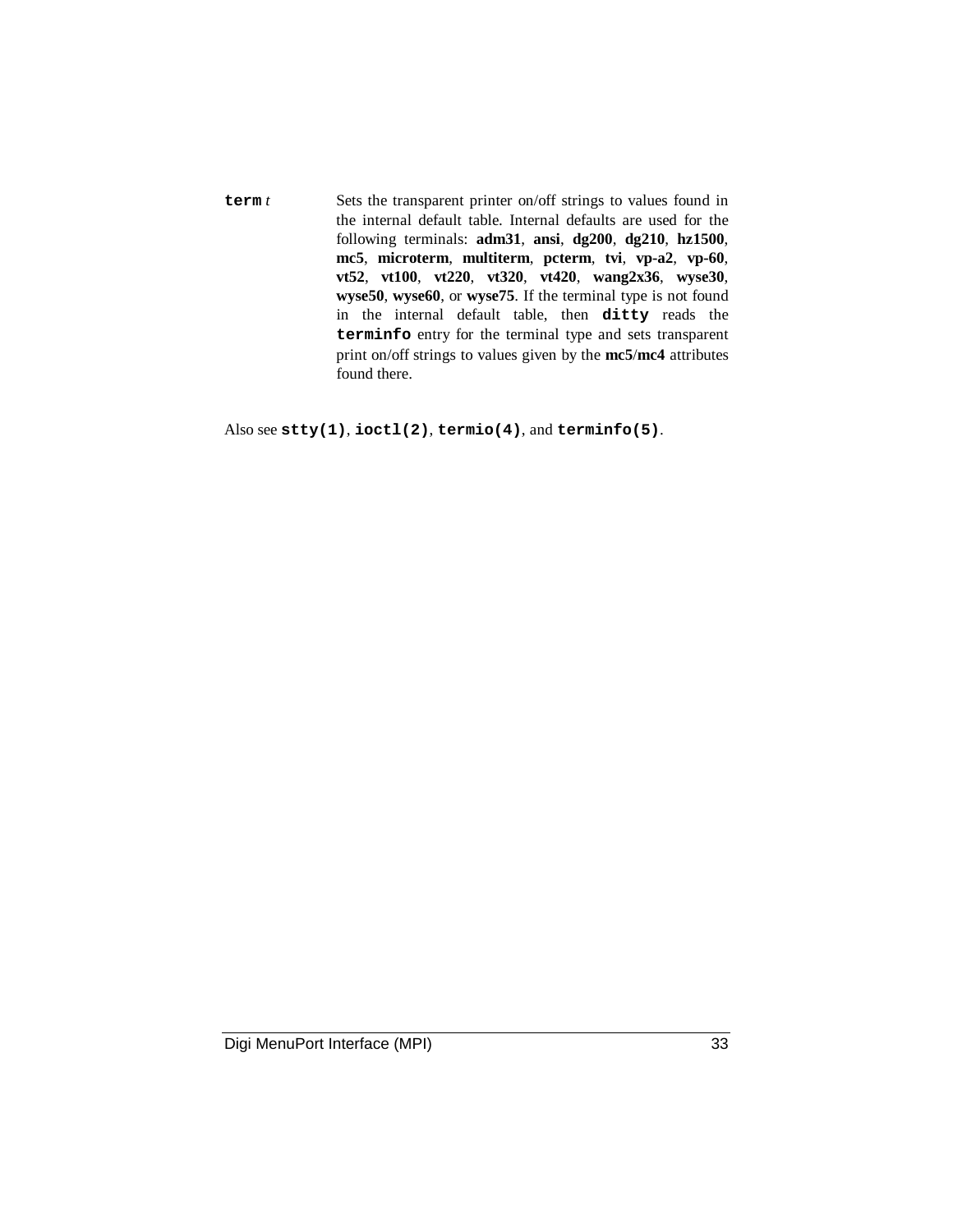## **DigiPRINT Transparent Print Feature**

## **Description & Theory of Operation**

Most terminals have an auxiliary port that can be connected to a serial printer. These terminals support two print modes, Auxiliary and Transparent. If both print modes are OFF, data received by the terminal is simply displayed on the screen. With Auxiliary print mode ON, data received by the terminal is displayed on the screen, and is also transmitted to the printer. With Transparent Print Mode ON, the terminal transmits data received directly to the printer, without displaying it on the screen.

DigiPRINT allows you to use your terminal in a normal manner, while information is also being sent *over the same serial connection from the host* to the printer connected to the terminal's auxiliary printer port. This is "transparent printing." The DigiPRINT software determines whether packets of data are bound for the screen or for the printer, and precedes data bound for the printer with the Transparent Print Mode ON command, and follows it with the Transparent Print Mode OFF command.

Data for the terminal screen has the highest priority, and DigiPRINT sends data to the printer only if there is a break in information being sent to the screen. If continuous data is being transmitted to the terminal device, nothing gets sent to the printer.

Whenever an auxiliary printer port is used, flow control to the printer becomes an issue. If the printer falls behind and invokes flow control, output to both the printer and the terminal is stopped: this is aggravating to the terminal user. The **ditty** command provides three parameters to limit printer output and avoid this situation. (See *Setting Terminal Options with ditty* on page 27 for a complete description of the **ditty** command.)

The parameter **maxcps** limits the maximum printer port character-per-second data rate. This number should be set to the minimum character rate the printer can sustain in typical use.

The parameter **maxchar** limits the number of characters queued to the printer ahead of terminal output. Lower numbers increase system overhead, higher numbers result in keystroke echo delays. A value of 50 is generally a good compromise at 9600 baud.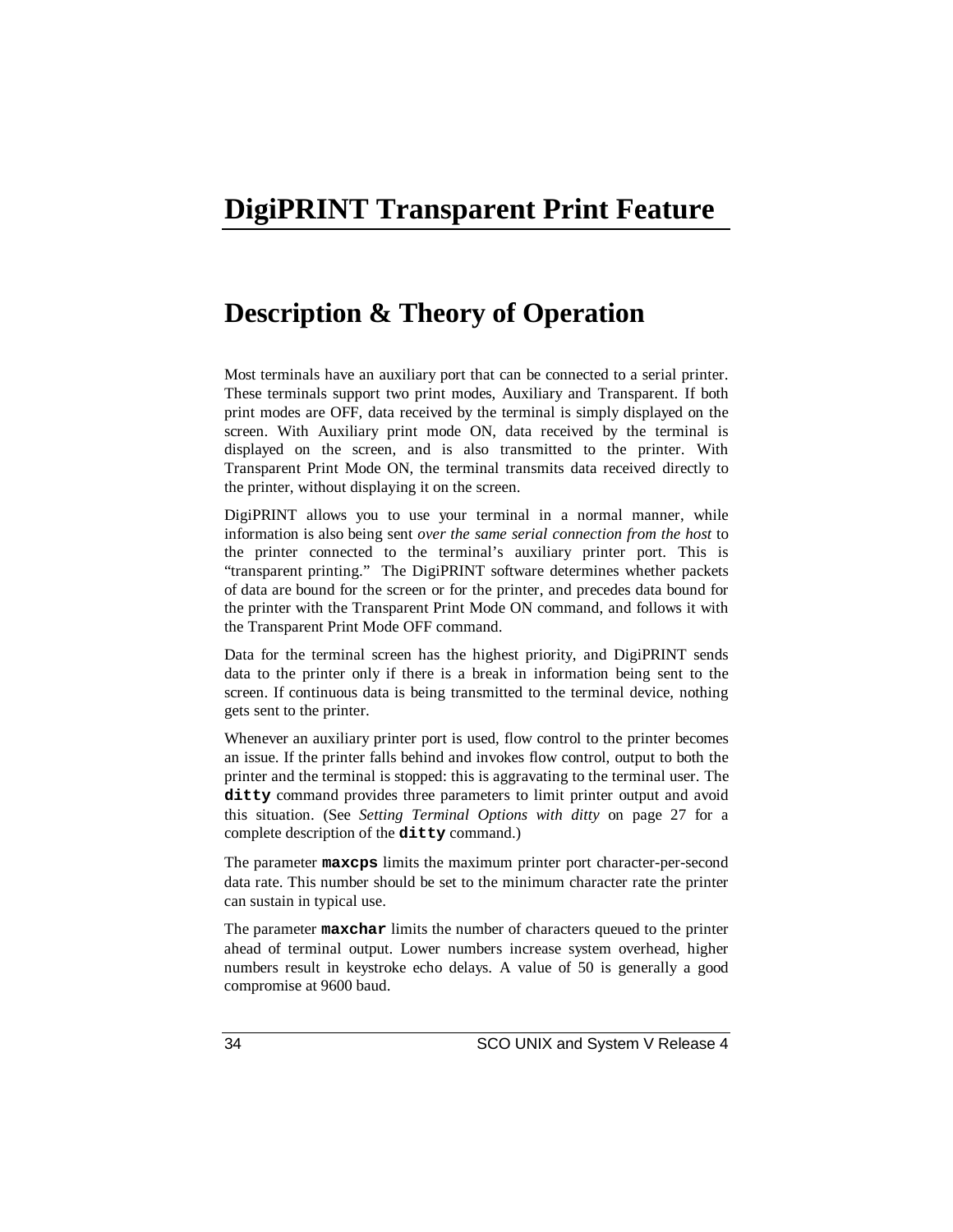The parameter **bufsize** should be set to a value just below the printer's buffer size. After a period of inactivity, the driver will burst up to this many characters to the printer to fill the print buffer before slowing to the maxcps rate.

The printer on/off strings are also set using **ditty**.

DigiPRINT will be available for use after the Digi device driver software for your operating system is installed, and the transparent print options are activated with the **ditty** program.

A cable must be connected between the auxiliary port of the terminal and the printer. The baud rate on the terminal auxiliary port and the printer must be the same, and the printer and the auxiliary port of the terminal must use the same handshaking mode. The auxiliary port must also be enabled. If your terminal is not one of those directly supported, you must know the escape sequence of your terminal.

Refer to your terminal and printer manuals for connection information, escape codes, and to see what handshaking modes are supported (i.e. xon/xoff, busy/ready, rts/cts, etc.).

Printer devices (**pra01**, etc.) must not be in either the **/etc/inittab** or **/etc/ttys** files, and must not be enabled.

## **Transparent Print Activation**

DigiPRINT is activated with **ditty**. The **ditty** program configures the Digi tty device driver for transparent print options. (See *Setting Terminal Options with ditty* for a complete description of the **ditty** command.) The **ditty** command must be run each time the machine is booted. Usually, the best way to do this is by adding **ditty** commands to your **etc/rc** system initialization file. (Put them in a text file in the directory **/etc/rc.d/8** if you are running SCO UNIX, or **/etc/rc2.d** if you are running System V, Release 3 or 4 see your System Administrator's Guide for details.) Alternatively, you may include the **ditty** command sequence in your **.login** or **.profile** files, to ensure that DigiPRINT is activated when you log in. Your system administrator can help you edit these files. The pathname for **ditty** is **/usr/bin/ditty**.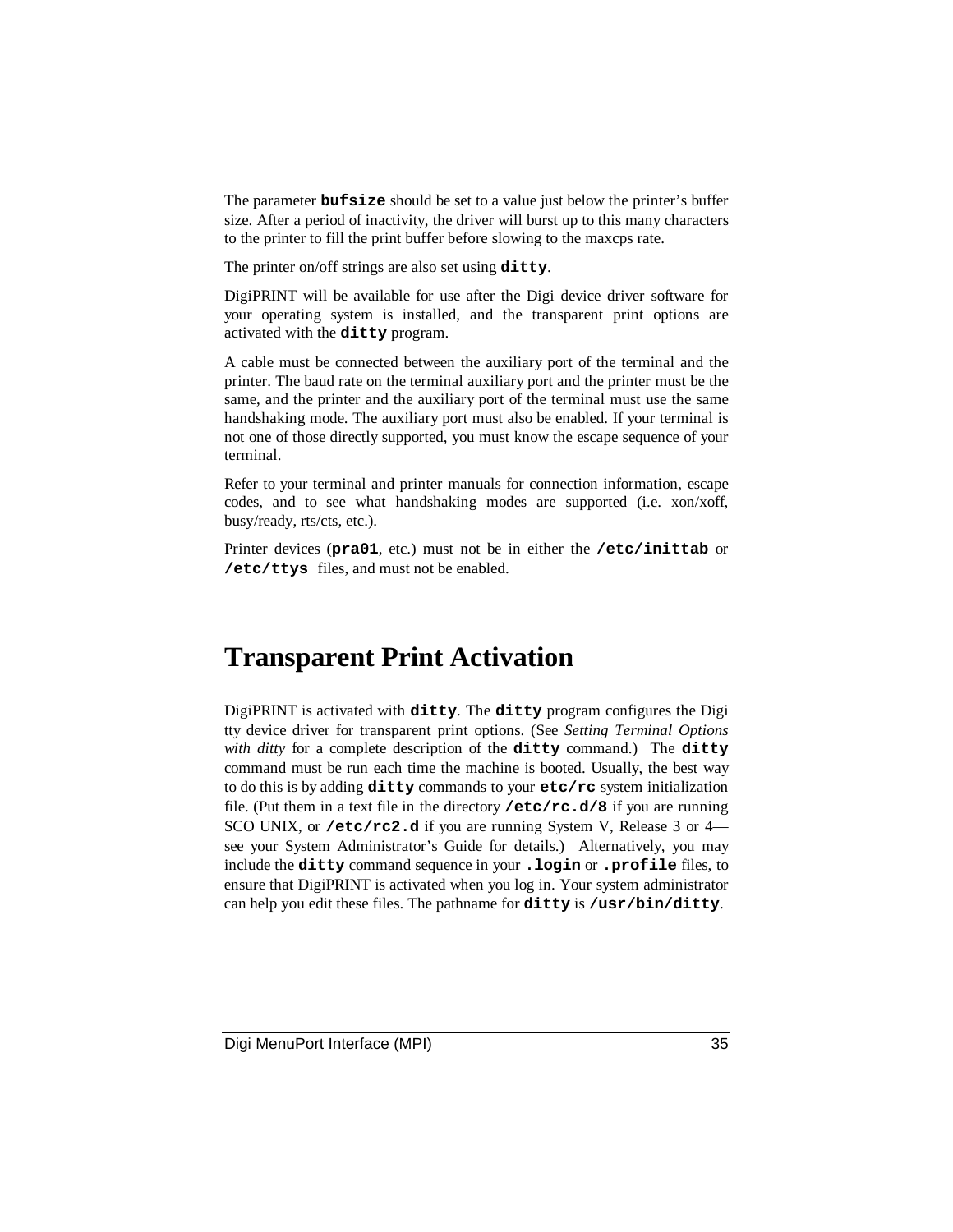DigiPRINT transparent print options are set using the **ditty** program in the following manner:

**ditty** [ **-a** ] [ *option(s)* ] *port*

The command line options are:

- **maxcps** *n* Sets the maximum Characters Per Second (CPS) rate at which characters are output to the transparent print device. See *Setting Terminal Options with ditty* (page 27) for more information.
- **maxchar** *n* Sets the maximum number of transparent print characters the driver will place in the output queue. See *Setting Terminal Options with ditty* for more information.
- **bufsize** *n* Sets the driver's estimate of the size of the transparent printer's input buffer. See *Setting Terminal Options with ditty* for more information.
- **onstr** *s* Sets the terminal escape sequence to turn the transparent printer on. An arbitrary octal character *xxx* may be given as **\xxx**.
- **offstr** *s* Sets the terminal escape sequence to turn the transparent printer off. An arbitrary octal character *xxx* may be given as **\xxx**.
- **term** *t* Specifies the terminal type. See *Setting Terminal Options with ditty* for more information.
- *port* Specifies the tty device (e.g. **ttyi1a**).

Now data can be sent to your printer via the printer devices.

**Example: cat** *filename* **> /dev/pri1a**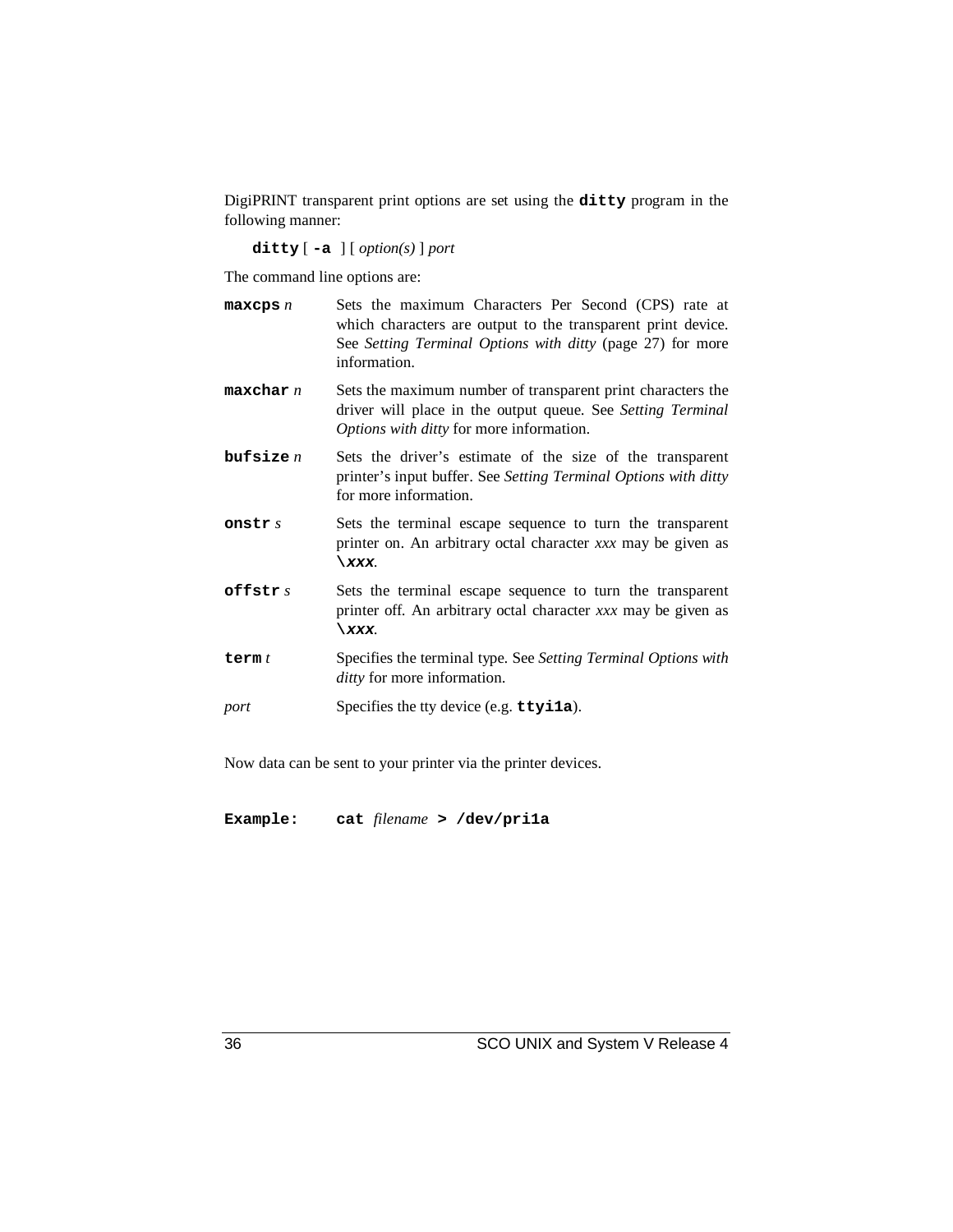## **ditty Examples for Transparent Printing**

## **Example 1:**

The following command configures the DigiPRINT options for a DEC VT100 terminal connected to **/dev/ttyi1a**. (Note that the printer will be called **/dev/pri1a**). **maxcps**, **maxchar** and **bufsize** are left to defaults. Enter:

**ditty term vt100 /dev/ttyi1a**

#### **Example 2:**

The following example uses **onstr** and **offstr** arguments. (This sets the terminal to use ANSI Standard.) Again **maxcps**, **maxchar**, and **bufsize** are defaults. Enter:

**ditty onstr "\033[5i" offstr "\033[4i" /dev/ttyi1a**

### **Example 3:**

This example command sets the DigiPRINT option for a WYSE30 terminal, with **maxcps** of 75, a **maxchar** of 100, and a printer buffer size, **bufsize**, of 1000. Enter:

**ditty term wyse30 maxcps 75 maxchar 100 bufsize 1000 /dev/ttyi1a**